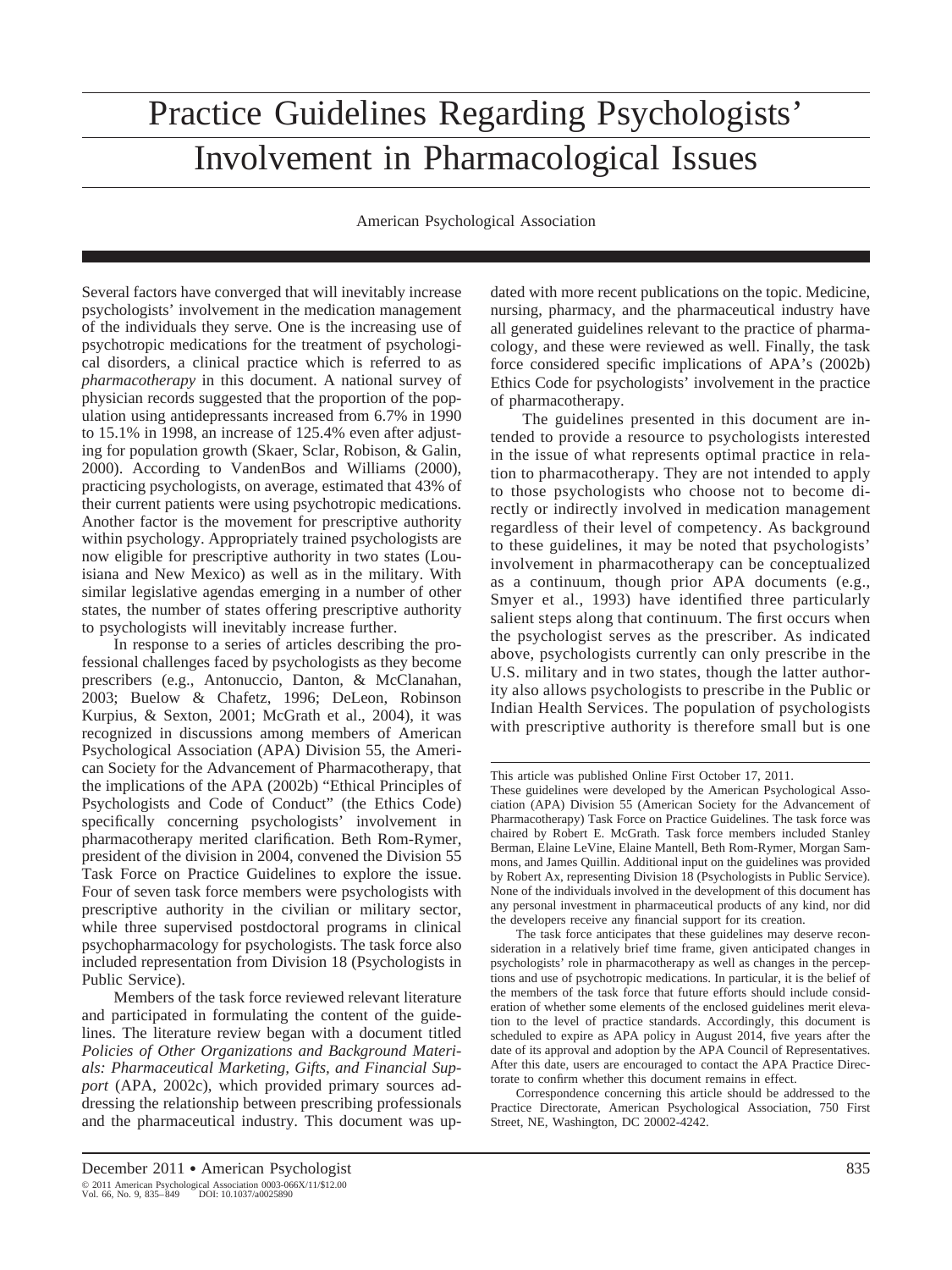that is sure to increase in size in the coming years. It should be noted that some psychologists prescribe only through a second license, for example, as a nurse practitioner or physician. Such individuals determine for themselves the degree to which the guidelines presented here for prescribing are relevant to their activities.

The second level occurs when psychologists actively collaborate in medication decision making. The psychologist is not ultimately responsible for the decision that is made in these circumstances but does play a substantive role in the decision-making process. VandenBos and Williams (2000) found that 87% of their sample of practicing psychologists reported they had been involved in the decision to prescribe medication for at least one of the patients on their caseloads. However, it is unclear what role they played in the decision, especially since over 80% also indicated this was not a frequent occurrence. On the other hand, 7% of respondents indicated they participated in the decision to prescribe for more than half their patients, suggesting that they were consistently and perhaps formally involved in decisions about the appropriateness of medications for their patients. This might, for example, include making recommendations concerning specific classes of medications to be used or even specific medications, dosing, or other aspects of the treatment regimen, though the prescribing professional maintains ultimate responsibility for the decision.

The third, and probably most common, level describes psychologists who provide information that may be relevant to pharmacotherapy decision makers. The information-providing psychologist may offer opinions relevant to the pharmacotherapy but does not play a formal role in the decision-making process. Examples of providing information include reporting concerns about the treatment to the prescribing professional, referring patients for a medication consult, pointing patients to vetted referral or information sources, or discussing with patients how to address their concerns about the medication with the prescriber. It is likely that many of those psychologists who indicated to VandenBos and Williams (2000) that they were infrequently involved in the decision to prescribe did so in an information-providing role. Table 1 summarizes the characteristics of the three roles.

Some of the guidelines presented in this document are targeted specifically to the population of psychologists with prescriptive authority. Others are considered

relevant in any case where the psychologist is actively involved in decision making, whether as a prescriber or collaborator. Still others are considered applicable any time a psychologist is involved in the practice of pharmacotherapy, whether as a prescriber, collaborator, or information provider. Given the unique elements of the population of psychologists who can prescribe on the one hand, and the frequency with which psychologists participate in collaborative and information-providing activities on the other, it was considered important to provide guidelines appropriate to each set of activities. However, it is also important to recognize that a principle of optimal practice may have different implications in the context of active participation versus providing information. In particular, the distinction between active participation and providing information can often be blurred in the practice setting, with a psychologist often playing different roles at different points in the treatment. Given the ambiguity that surrounds these activities, it is urged that these guidelines be read with the understanding that the clearest practice delineation occurs between those psychologists who possess prescriptive authority and those who do not, and that psychologists who do not possess prescriptive authority use critical judgment in determining which guidelines best inform their practice.

Technology-based alternatives to face-to-face contact with patients are proving particularly useful in the conduct of pharmacotherapy (Hyler, Gangure, & Batchelder, 2005). The telephone has dramatically affected the nature of interactions with patients; videoconferencing can expand these options even further, particularly in rural areas. E-prescribing and e-mail correspondence between patients and providers regarding medication will be used more and more as a mechanism for service delivery. For example, prescription renewal can often be safely and efficiently accomplished without face-toface contact between the prescribing professional and the patient. These guidelines can be considered relevant regardless of the modality of contact.

## **Standards Versus Guidelines**

To clarify the goals of the present document, it is worth summarizing the differences among *treatment guidelines* (or *clinical guidelines*), *standards*, and *practice guidelines*. Treatment guidelines provide recommendations for clinical

## **Table 1**

*Characterizing Psychologists' Activities Related to Pharmacotherapy*

| Extent of decision making                                                  | Relevant activities |               |                       |  |
|----------------------------------------------------------------------------|---------------------|---------------|-----------------------|--|
|                                                                            | Prescribing         | Collaborating | Providing information |  |
| Legal responsibility for decision making<br>Involvement in decision making | Yes<br>Yes          | No<br>Yes     | No<br>No              |  |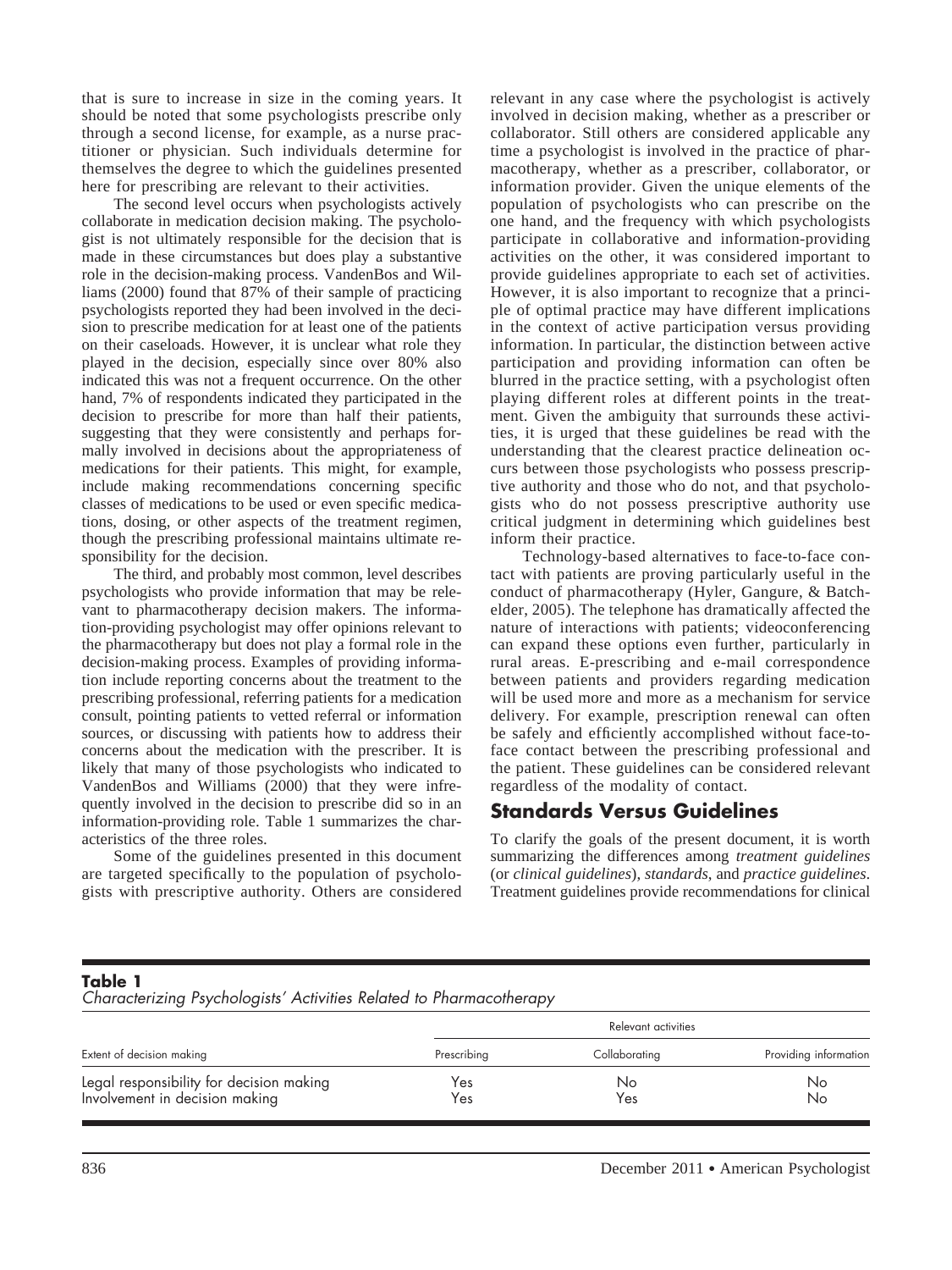interventions that are usually specific to a certain disorder and/or method of treatment (APA, 2002a). Practice guidelines and standards differ from treatment guidelines in that they have to do with general professional conduct in a particular domain of psychological practice. Practice guidelines refer to statements that suggest or recommend general principles of optimal behavior or conduct for psychologists. Guidelines differ from standards in that standards are mandatory and may be accompanied by an enforcement mechanism. Guidelines are instead aspirational in intent. They are intended to facilitate the continued systematic development of the profession and to help encourage a high level of professional practice by psychologists. Practice guidelines are not intended to be mandatory or exhaustive and may not be applicable to every professional or in every clinical situation. They are not definitive and they are not intended to take precedence over the judgment of psychologists.

Given the degree to which involvement in pharmacotherapy represents a new activity for psychologists, and the level of controversy that has surrounded the use of psychotropic medications in general and the prescriptive authority movement for psychologists in particular, it is tempting to proscribe or mandate certain behaviors or professional practices associated with pharmacotherapy. This is not the intention of the present document. The Division 55 Task Force on Practice Guidelines speculated that at some point psychologists may decide it would be judicious to establish standards specific to the domain. However, such a decision at this time would be premature given the nascent state of involvement in pharmacotherapy in psychology.

Finally, nothing in these guidelines is intended to contravene any limitations set on psychologists' activities based on ethical standards, federal or local statutes or regulations, or—for those psychologists who work in agency and public settings—the policies of those agencies in which they provide services. As in all other circumstances, psychologists must be aware of the standards of practice for the jurisdiction or setting in which they function and are expected to comply with those standards.

In particular, psychologists who participate in collaboration and providing information should be aware of local statutory and regulatory language or opinions by the state board of psychology concerning their involvement in pharmacotherapy and the use and interpretation of laboratory tests. Fourteen jurisdictions have explicitly identified certain activities related to medication management as within the scope of practice of psychology—California, the District of Columbia, Florida, Louisiana (for psychologists without prescriptive authority), Maine, Massachusetts, Missouri, New Hampshire, New Jersey, New York, Ohio, Oklahoma, Tennessee, and Texas—though the description of permitted activities and circumstances under which they are permitted varies. In contrast, several states have passed legislation prohibiting discussion of medication by school personnel (including psychologists employed by schools). The legal status of involvement in pharmacotherapy for psychologists who cannot prescribe remains an open question in other jurisdictions.

# **The Guidelines**

The list of practice guidelines, with the types of activities for which each is relevant, may be found in Table 2.

## *General*

## *Guideline 1. Psychologists are encouraged to consider objectively the scope of their competence in pharmacotherapy and to seek consultation as appropriate before offering recommendations about psychotropic medications.*

*Rationale.* Ethical Standard 2.01 of the APA (2002b) Ethics Code indicates psychologists provide services within the boundaries of their competence. Two factors complicate psychologists' efforts to comply with this standard in the context of pharmacotherapy. The first factor is pressure exerted on psychologists to serve in a collaborative or information-providing role. Patients or family members who find it difficult or uncomfortable to request information from the prescriber may look to the psychologist with whom they have established a therapeutic relationship for specific advice. Primary care physicians and other prescribers with limited specialized training in psychological disorders and their treatment, or who do not know the patient as well as the psychologist does, sometimes look to the psychologist for input on the choice of medication.

The second factor affects psychologists in all three levels of involvement, that being the rapidly evolving nature of treatment guidelines in pharmacotherapy. While the psychologist with prescriptive authority faces a statutory obligation to remain current, his or her level of expertise can vary across treatment populations and classes of medications. The psychologist asked to serve in a collaborative or information-providing role has no similar statutory obligation, though APA has established educational expectations for the psychologist who serves in a collaborative role ( *Recommended Postdoctoral Education and Training Program in Psychopharmacology for Prescriptive Authority*; APA, 2009). These factors can combine to create a situation in which psychologists feel pressured to discuss their patients' treatment with medication at a level beyond their expertise.

**Implications.** Psychologists are encouraged to evaluate objectively their level of competence for addressing questions raised by other professionals, patients, or significant others. At any level of involvement in pharmacotherapy, psychologists clarify their role in the process and admit the limits of their own competence when appropriate, up to and including refusing to offer an opinion if the psychologist objectively considers doing so to be inappropriate. Particularly when asked to serve as prescribers or collaborators, psychologists are encouraged to consider the extent to which their beliefs about the appropriate course of action come from reliable sources (such as peer-reviewed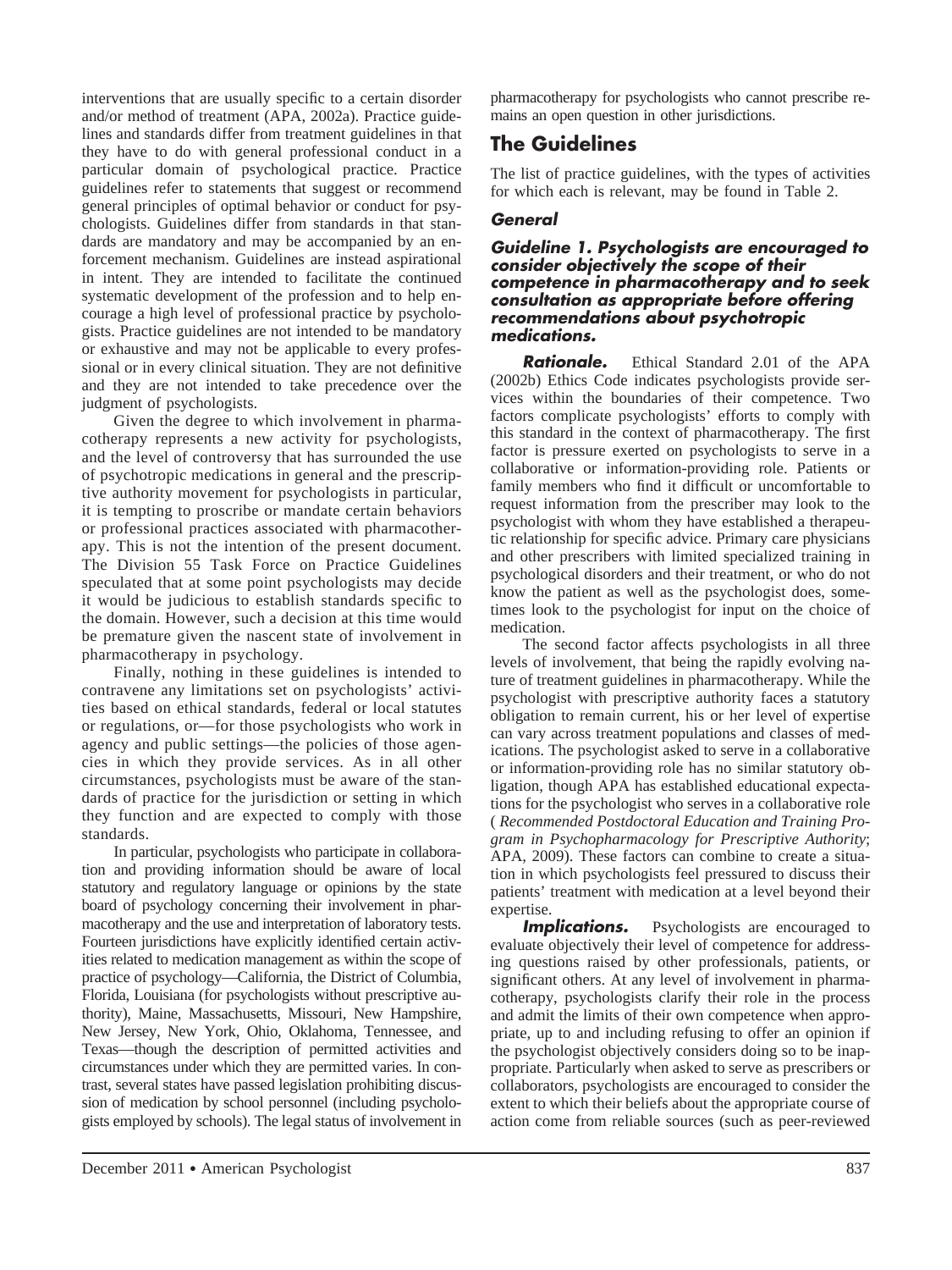## **Table 2**

## *List of Practice Guidelines Regarding Psychologists' Involvement in Pharmacological Issues*

|                                                                                                                                                                                                                                                                                                                                                                      | Relevant activities |               |                          |
|----------------------------------------------------------------------------------------------------------------------------------------------------------------------------------------------------------------------------------------------------------------------------------------------------------------------------------------------------------------------|---------------------|---------------|--------------------------|
| Guideline                                                                                                                                                                                                                                                                                                                                                            | Prescribing         | Collaborating | Providing<br>information |
| General                                                                                                                                                                                                                                                                                                                                                              |                     |               |                          |
| Guideline 1. Psychologists are encouraged to consider objectively the scope of<br>their competence in pharmacotherapy and to seek consultation as appropriate<br>before offering recommendations about psychotropic medications.                                                                                                                                     | X                   | X             | X                        |
| Guideline 2. Psychologists are urged to evaluate their own feelings and attitudes<br>about the role of medication in the treatment of psychological disorders, as<br>these feelings and attitudes can potentially affect communications with<br>patients.                                                                                                            | X                   | X             | X                        |
| Guideline 3. Psychologists involved in prescribing or collaborating are sensitive<br>to the developmental, age and aging, educational, sex and gender,<br>language, health status, and cultural/ethnicity factors that can moderate the<br>interpersonal and biological aspects of pharmacotherapy relevant to the                                                   | X                   | Χ             |                          |
| populations they serve.<br>Education                                                                                                                                                                                                                                                                                                                                 |                     |               |                          |
| Guideline 4. Psychologists are urged to identify a level of knowledge concerning<br>pharmacotherapy for the treatment of psychological disorders that is<br>appropriate to the populations they serve and the type of practice they wish<br>to establish and to engage in educational experiences as appropriate to<br>achieve and maintain that level of knowledge. | X                   | X             | X                        |
| Guideline 5. Psychologists strive to be sensitive to the potential for adverse<br>effects associated with the psychotropic medications used by their patients.                                                                                                                                                                                                       | X                   | X             | X                        |
| Guideline 6. Psychologists involved in prescribing or collaborating are<br>encouraged to familiarize themselves with the technological resources that<br>can enhance decision making during the course of treatment.                                                                                                                                                 | X                   | X             |                          |
| Assessment                                                                                                                                                                                                                                                                                                                                                           |                     |               |                          |
| Guideline 7. Psychologists with prescriptive authority strive to familiarize<br>themselves with key procedures for monitoring the physical and psychological<br>sequelae of the medications used to treat psychological disorders, including<br>laboratory examinations and overt signs of adverse or unintended effects.                                            | X                   |               |                          |
| Guideline 8. Psychologists with prescriptive authority regularly strive to monitor<br>the physiological status of the patients they treat with medication, particularly<br>when there is a physical condition that might complicate the response to<br>psychotropic medication or predispose a patient to experience an adverse<br>reaction.                         | Χ                   |               |                          |
| Guideline 9. Psychologists are encouraged to explore issues surrounding patient<br>adherence and feelings about medication.                                                                                                                                                                                                                                          | χ                   | X             | χ                        |
| Intervention and consultation                                                                                                                                                                                                                                                                                                                                        |                     |               |                          |
| Guideline 10. Psychologists are urged to develop a relationship that will allow<br>the populations they serve to feel comfortable exploring issues surrounding<br>medication use.                                                                                                                                                                                    | Χ                   | X             | X                        |
| Guideline 11. To the extent deemed appropriate, psychologists involved in<br>prescribing or collaboration adopt a biopsychosocial approach to case<br>formulation that considers both psychosocial and biological factors.                                                                                                                                           | Χ                   | X             |                          |
| Guideline 12. The psychologist with prescriptive authority is encouraged to use<br>an expanded informed consent process to incorporate additional issues<br>specific to prescribing.                                                                                                                                                                                 | Χ                   |               |                          |
| Guideline 13. When making decisions about the use of psychological<br>treatments, pharmacotherapy, or their combination, the psychologist with<br>prescriptive authority considers the best interests of the patient, current                                                                                                                                        |                     |               |                          |
| research, and when appropriate, the needs of the community.                                                                                                                                                                                                                                                                                                          | Χ                   |               |                          |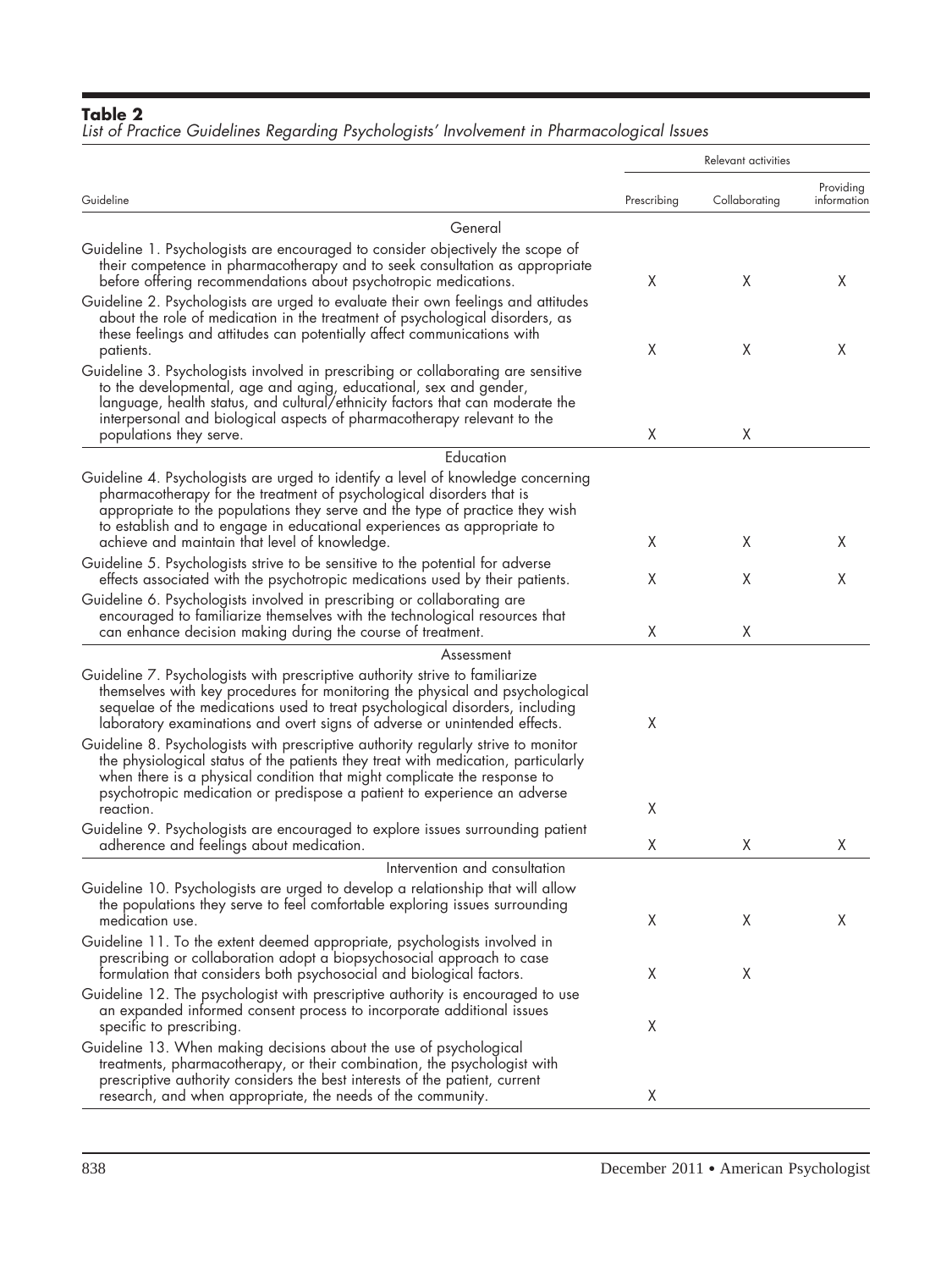## **Table 2 (***continued***)**

|                                                                                                                                                                                                                                                                                   | Relevant activities |               |                          |
|-----------------------------------------------------------------------------------------------------------------------------------------------------------------------------------------------------------------------------------------------------------------------------------|---------------------|---------------|--------------------------|
| Guideline                                                                                                                                                                                                                                                                         | Prescribing         | Collaborating | Providing<br>information |
| Guideline 14. Psychologists involved in prescribing or collaborating strive to be<br>sensitive to the subtle influences of effective marketing on professional<br>behavior and the potential for bias in information in their clinical decisions<br>about the use of medications. | χ                   | X             |                          |
| Guideline 15. Psychologists with prescriptive authority are encouraged to use<br>interactions with the patient surrounding the act of prescribing to learn more<br>about the patient's characteristic patterns of interpersonal behavior.                                         | χ                   |               |                          |
| Relationships                                                                                                                                                                                                                                                                     |                     |               |                          |
| Guideline 16. Psychologists with prescriptive authority are sensitive to<br>maintaining appropriate relationships with other providers of psychological<br>services.                                                                                                              | χ                   |               |                          |
| Guideline 17. Psychologists are urged to maintain appropriate relationships with<br>providers of biological interventions.                                                                                                                                                        | χ                   | X             |                          |

journals or reputable summaries of that literature) or from potentially biased or unreliable sources (such as unfamiliar websites, sales representatives, advertisements, or casual conversations with colleagues who may be relying on the same unreliable sources of information). It is important to remember that research suggests health care providers can be susceptible to relying on easily accessible sources of information even when the source of that information is potentially unreliable (Haug, 1997).

## *Guideline 2. Psychologists are urged to evaluate their own feelings and attitudes about the role of medication in the treatment of psychological disorders, as these feelings and attitudes can potentially affect communications with patients.*

**Rationale.** There is some evidence to suggest the clinician's faith in the treatment can be an important predictor of treatment response (Jacobson & Hollon, 1996). Unfortunately, treatment with medication has at times been associated with both excessive optimism and skepticism (e.g., Kramer, 1993; Valenstein, 1998), and both positions have been exaggerated by media attention. Psychologists will inevitably form their own opinions about medications. These opinions can in turn affect patients' decisions about taking a prescribed medication, and even medication effectiveness, if they are not addressed openly in the process of discussing psychopharmacological interventions.

**Implications.** Psychologists who are aware of their attitudes and feelings towards medications, and who openly accept the possible validity of alternative viewpoints, are in the best position to discuss the potential risks and benefits of using medication in a balanced manner. Psychologists are encouraged to explore their own feelings

about medication and to consider the possible role of those feelings in discussions about pharmacotherapy with the individuals they serve.

## *Guideline 3. Psychologists involved in prescribing or collaborating are sensitive to the developmental, age and aging, educational, sex and gender, language, health status, and cultural/ethnicity factors that can moderate the interpersonal and biological aspects of pharmacotherapy relevant to the populations they serve.*

*Rationale.* Principle E of the Ethics Code (APA, 2002b) focuses on the importance of considering cultural and personal variables in the populations served. This standard takes on additional implications in the context of pharmacotherapy, because individual differences can affect the interpersonal aspects of medication management, the effectiveness of the treatment, and its side-effect profile. Issues that can be important include the following (Lin, Smith, & Ortiz, 2001; M. H. Smith, Mendoza, & Lin, 1999; U.S. Department of Health and Human Services, 2001):

1. *Differences in presentation*

a. Both the physical and psychological presentation of emotional distress can vary across cultures (e.g., Carr, 1978; Chowdhury, 1996). This finding has led to controversy over whether any specific presentation is truly culture-bound or simply more prevalent in some cultural settings than others (Sakamoto, Martin, Kumano, Kuboki, & al-Adawi, 2005) and whether such syndromes can be fully understood in terms of standard psychiatric diagnoses (e.g., Guarnaccia & Rogler, 1999). Such issues aside, it is important that clinicians be aware of the existence of cultural variants in presentation.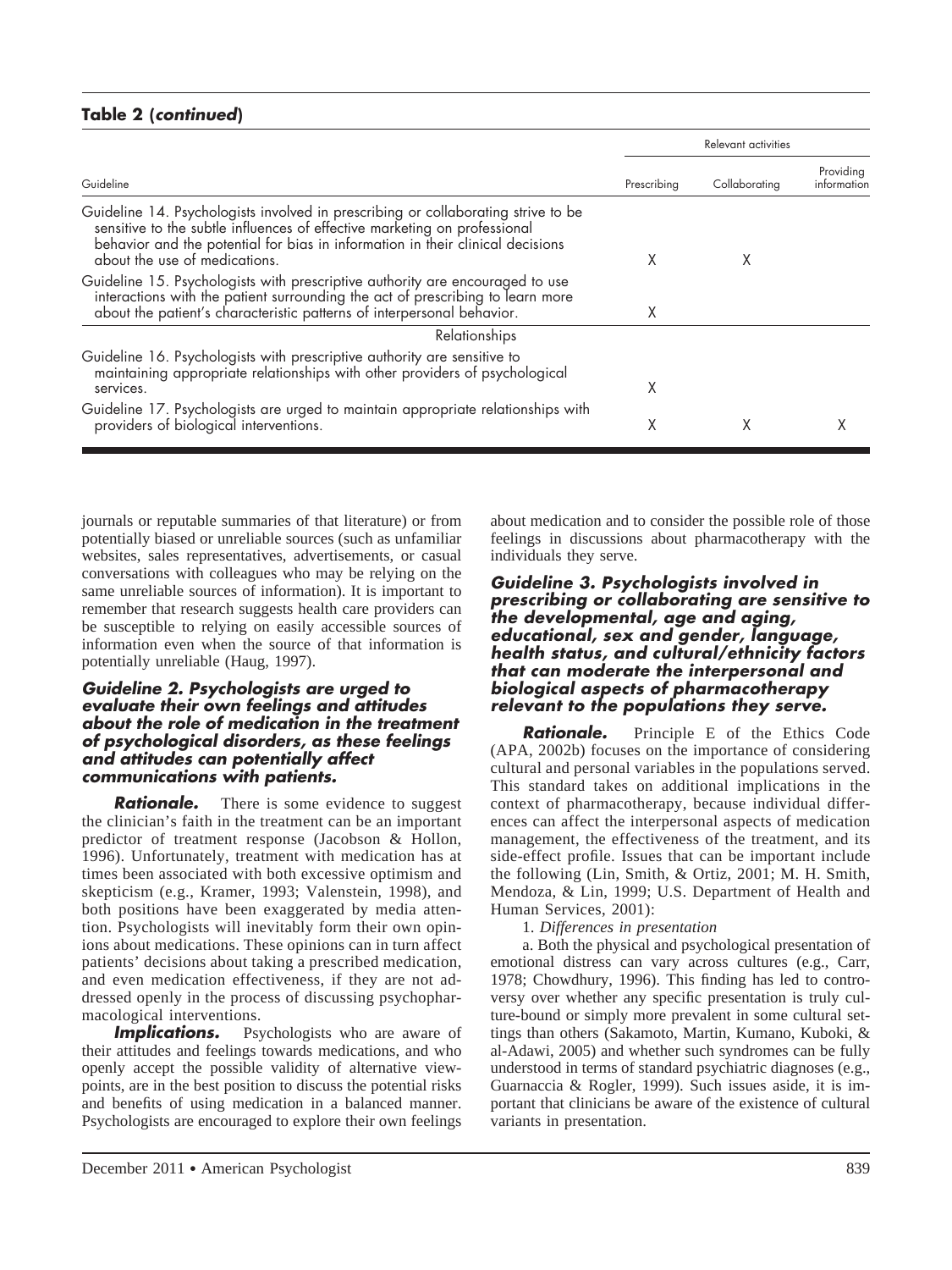## 2. *Differences in participation in treatment*

a. Psychosocial factors such as differences in helpseeking behaviors and symptom expression, beliefs about the doctor-patient relationship, and beliefs about healing can influence the interpersonal context of pharmacotherapy (Rey, 2006).

b. Certain cultures encourage the use of alternative healing practices including herbal and other folk and traditional remedies that can moderate the effectiveness and safety of psychotropic medications (Lin & Cheung, 1999; Lin et al., 2001).

c. Age, intellectual development, language barriers, level of formal education, problems with numeracy, and disability can affect communications about and the ability to participate effectively in pharmacotherapy (Bayard-Burfield, Sundequist, & Johanssen, 2001; Flaskerud, 1986).

d. The patient's level of health literacy, which has been defined as "the degree to which individuals have the capacity to obtain, process, and understand basic health information and services needed to make appropriate health decisions" (U.S. Department of Health and Human Services, 2000, pp. 11–20), can influence all aspects of treatment planning.

e. There is an interaction of age and gender, so that treatment with psychotropics is more common in male children and in female adults (Simoni-Wastila, 1998; Zito et al., 1998).

3. *Differences in response to treatment*

a. Biological correlates of cultural/ethnic status, age, and gender, such as genetic polymorphisms, dietary factors, and other lifestyle habits, may affect drug protein binding, metabolism, and clearance. These can in turn affect bioavailability and subsequent therapeutic and adverse effects (Dawkins & Potter, 1991; Johnson, 1997).

b. Limited diversity in treatment trial samples can raise concerns about the generalizability of results across populations.

4. *Differences in access to appropriate treatment*

a. Socioeconomic factors can affect treatment availability and adherence. These can include both the cost of medication and the ability to participate in treatment effectively. Since women and ethnic/cultural minorities are overrepresented among the impoverished, these groups may be particularly affected by lack of access to treatment.

**Implications.** As the preceding list illustrates, the number and variety of person variables that can potentially moderate the process or outcome of pharmacotherapy is daunting, and no one person can be expected to be familiar with all the potential moderators. Psychologists who prescribe or collaborate strive to educate themselves on those factors that are particularly relevant for the populations of individuals they serve on a regular basis and are sensitive to the possible role of such factors in the psychopharmacological treatment of other groups as well.

When clinicians work with patients or clients from different linguistic, ethnic, or cultural groups, clinicians recognize that the presentation or description of the clinical syndrome may reflect culturally specific referents and may not conform to those of the dominant group. Clinicians are

also sensitive to person factors that can affect the presentation of symptomatology and the interpretation of symptoms. In such instances, clinicians attempt to obtain information about presenting complaints in behavioral terms rather than in terms that could be misinterpreted. Clinicians avoid the use of unfamiliar or ambiguous terminology with clients. Whenever unfamiliar terminology or cultural referents are used in presenting complaints, further explanation or as-needed consultation is sought to avoid misunderstanding.

## *Education*

*Guideline 4. Psychologists are urged to identify a level of knowledge concerning pharmacotherapy for the treatment of psychological disorders that is appropriate to the populations they serve and the type of practice they wish to establish, and to engage in educational experiences as appropriate to achieve and maintain that level of knowledge.*

**Rationale.** Where Guideline 1 focused on practicing within one's scope of competence, this practice guideline focuses on involvement in continuing education activities that are appropriate for providing optimal care to one's patients. Various studies suggest most doctoral programs in professional psychology offer training in psychopharmacological interventions, but the educational requirements are fairly limited in scope (Collins, 2000; Monti, Wallander, & Delancey, 1983; Smyer et al., 1993). For the psychologist with prescriptive authority, state legislation will ultimately establish the minimum criteria for basic and continuing education and the boundaries of acceptable practice. The psychologist who at times plays a collaborative or informationproviding role operates under more ambiguous expectations about the appropriate degree of continuing education. At this time only one state (Georgia) mandates continuing education in psychopharmacology as a condition for maintaining licensure.

**Implications.** Psychologists are encouraged to consider what level and type of formal education and training about psychotropic medications would be appropriate to the populations they serve, recognizing that scientific and clinical information about pharmacotherapy is rapidly evolving. The range of options is greater for the psychologist without prescriptive authority, since there is often no mandated minimum training. In making judgments about how much training is important, psychologists who find themselves involved in collaborating or providing information may consider various factors, including:

1. The proportion of their patients receiving psychotropic medication.

2. The severity of side effects associated with those medications.

3. The ages of the individuals they serve.

4. The degree to which specialized psychiatric care is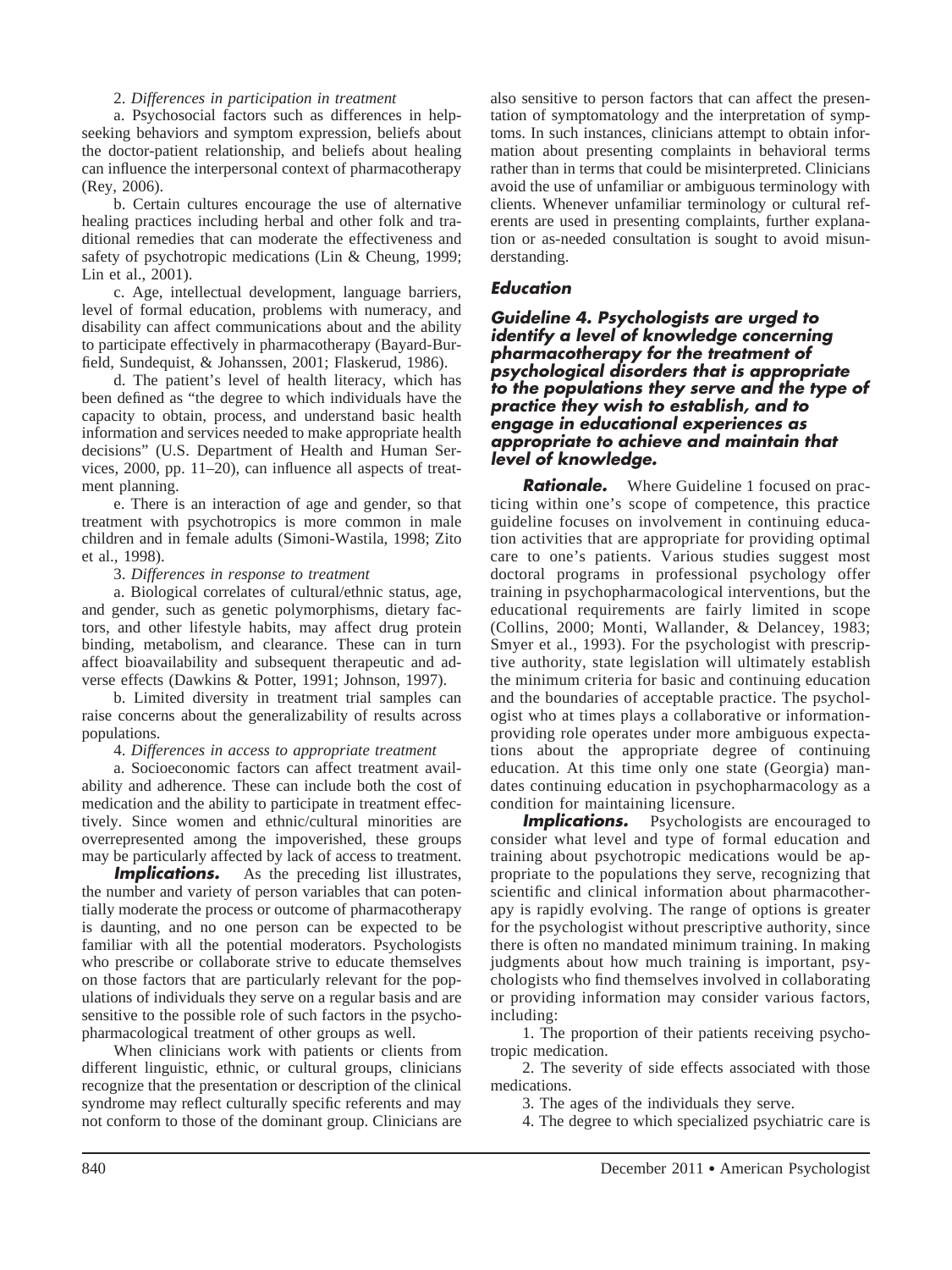available to their patients. For example, in communities where psychiatric services are unavailable, the psychologist may experience a stronger motivation to seek a level of education that will allow him or her to collaborate effectively with primary care providers.

The three levels of participation in pharmacotherapy providing information, collaborating, and prescribing—parallel the three levels of education and training that have been suggested for training in pharmacotherapy for psychologists (Smyer et al., 1993). Level 1 represents basic education in pharmacotherapy, with the expectation that this level of education can be obtained through a single graduate-level course. The APA Board of Educational Affairs provides a model curriculum for such a course (Kilbey et al., 1995). Level 2 is specifically intended to represent the level of education and training appropriate for active collaboration with prescribers in decision making about medication. A similar didactic curriculum has been generated to identify the additional didactic training beyond Level 1 considered appropriate for this role (Kilbey et al., 1997). Since programs have not developed specifically for purposes of Level 2 training, in practice many psychologists interested in collaborating with prescribers pursue the didactic training associated with Level 3 without completing the experiential component. A revised description of the didactic and experiential training for Level 3 was approved as APA policy at the August 2009 Council of Representatives meeting. These documents provide guidance to psychologists seeking to identify the appropriate level of training for their intended or anticipated involvement in pharmacotherapy.

Psychologists with prescriptive authority are encouraged to evaluate their need for initial and continuing education beyond the minimum defined in statute or regulations. Such an evaluation might involve consideration of patient populations, classes of medications, treatment of side effects, the evaluation of contraindications, and other factors. Psychologists with prescriptive authority are encouraged to update their knowledge of current evidencebased treatment guidelines, including the relative value of pharmacological, psychosocial, and combined intervention, on a regular basis.

## *Guideline 5. Psychologists strive to be sensitive to the potential for adverse effects associated with the psychotropic medications used by their patients.*

**Rationale.** Adverse effects of medication are widespread and in some studies represent the most common reason cited for premature termination of pharmacotherapy (e.g., Ashton, Jamerson, Weinstein, & Wagoner, 2005; Brambilla, Cipriani, Hotopf, & Barbui, 2005; Kampman & Lehtinen, 1999). Iatrogenic medication effects can arise from a number of sources, including the patient's reaction to a medication protocol, the ill-advised use of polypharmacy, use of excessive dosages (Antonuccio, Burns, & Danton, 2002), a drug–drug interaction, a drug– diet interaction, a known or undiagnosed medical condition, or poor patient adherence with the medication schedule or dosing (Brown, Frost, Ko, & Woosley, 2006). Often, low-probability adverse effects do not become evident until well after the medication has been approved by the Food and Drug Administration (Lasser et al., 2002). The possibility even exists that effects may not emerge until many years later, particularly in developmentally immature patients.

**Implications.** The prescribing psychologist strives to maintain access to current information about the side-effect profiles of the medications or combinations of medications he or she prescribes and uses this information in treatment planning and monitoring. This expectation does not apply to the psychologist providing psychotherapy to an individual receiving medication from another prescribing professional. However, it is important to keep in mind that this psychologist typically sees the patient more frequently than the professional who is responsible for medication management and can therefore play a useful role in the early detection of possible side effects. All psychologists are sensitive to the possibility that physical events subsequent to the initiation of medication can represent adverse events and either intervene or refer the patient for intervention as appropriate within their scope of practice. The prescribing psychologist is aware of the importance of evaluating adverse events and of reporting such events when they occur, while other psychologists are aware of the importance of referring the individual to the prescribing professional when concerned about the possibility of an adverse event.

## *Guideline 6. Psychologists involved in prescribing or collaborating are encouraged to familiarize themselves with the technological resources that can enhance decision making during the course of treatment.*

*Rationale.* The practice of pharmacotherapy is undergoing rapid change as information is gathered about the positive and negative effects of various medications. Mastery of the relevant literature is difficult to achieve and maintain, especially when one considers such issues as drug–drug and drug–diet interactions. A range of electronic resources has emerged in recent years that many prescribing professionals find indispensable in their daily practice.

**Implications.** Psychologists with prescriptive authority and direct collaborators are urged to familiarize themselves with available technological and expert resources (e.g., www.guidelines.gov, www.cochrane- .org) that offer critically evaluated, evidence-based, synthesized information about the effective practice of pharmacotherapy. In terms of daily practice, psychologists with prescriptive authority and psychologists who directly collaborate in medication decision making are well served by products now available for computers and/or personal digital assistants that offer extensive and frequently updated information about pharmaceutical agents. This software offers a supplement to personal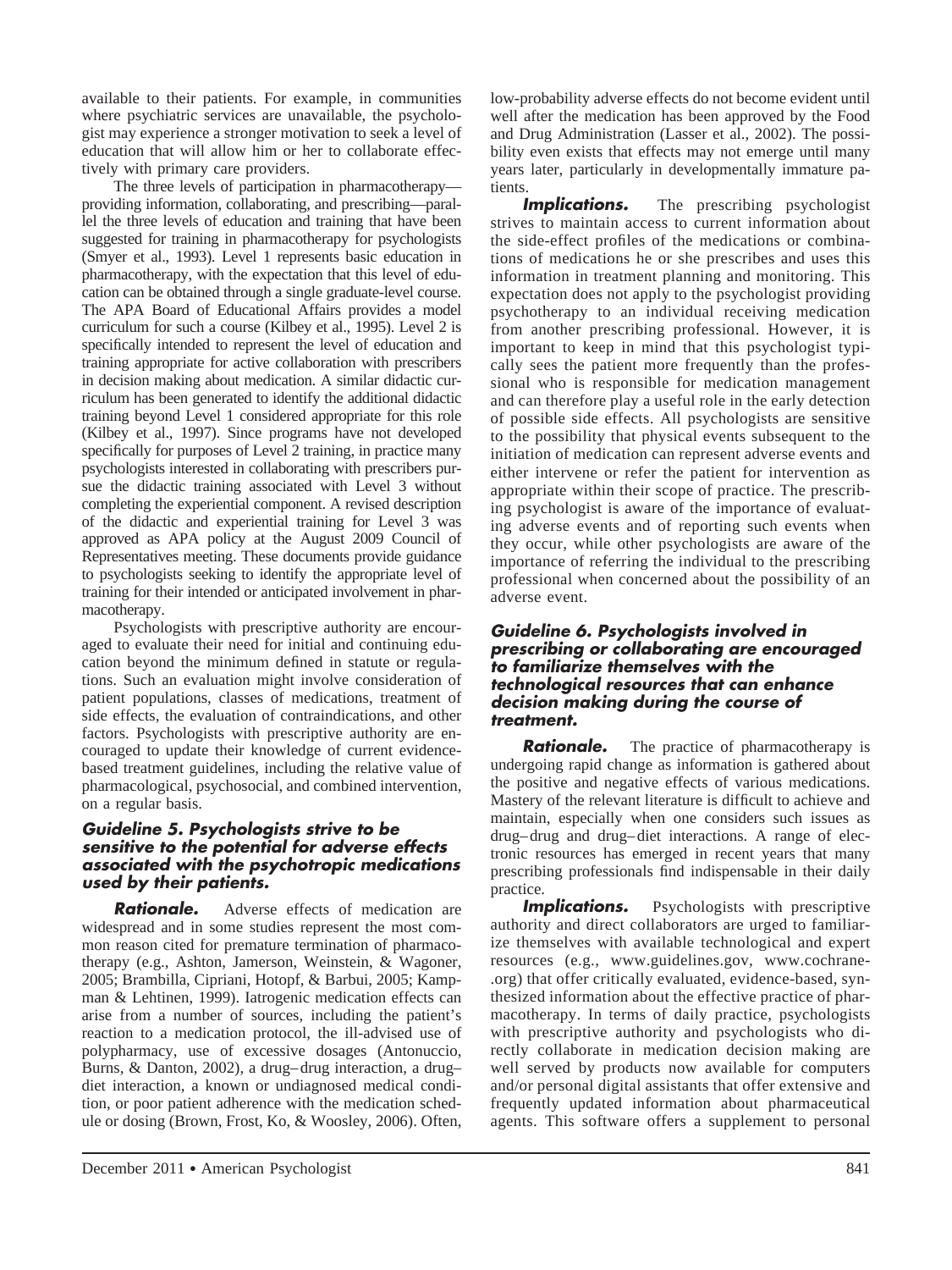knowledge of the pharmacotherapy literature, however, not an alternative.

## *Assessment*

*Guideline 7. Psychologists with prescriptive authority strive to familiarize themselves with key procedures for monitoring the physical and psychological sequelae of the medications used to treat psychological disorders, including laboratory examinations and overt signs of adverse or unintended effects.*

*Rationale.* Methods of assessing medication effects and indications, both positive and negative, represent a body of knowledge that is distinct from the literature devoted to the medications themselves. The psychologist with prescriptive authority strives to remain current in both bodies of literature as a means of ensuring optimal patient care.

**Implications.** Among the topics relevant to this guideline are knowledge of laboratory tests, normative ranges, test interpretation, variation in results across ethnicity and genders, and how often such tests are warranted, particularly in populations commonly served by the psychologist. When the psychologist with prescriptive authority encounters anomalies that indicate a medical health issue, he or she endeavors to ensure rapid and appropriate consultation with the patient's primary medical caregiver or another appropriate resource.

Though existing guidelines for training and education in psychopharmacology for psychologists (APA, 2009) highlight the importance of training in physical examination, and such training is considered valuable when the psychologist interprets the results of a physical examination, no position is offered here concerning the appropriate level of involvement for the psychologist with prescriptive authority in the practice of physical assessment. This is a matter for the psychologist with prescriptive authority to consider in light of the nature of his or her practice, the population served, the potential impact of the psychologist's conducting a physical examination on therapeutic interactions, and local statutory and regulatory limitations. Psychologists are also sensitive and responsive to concerns expressed about physical examinations, particularly in the case of pediatric patients or members of certain cultural groups.

The extent to which it will be appropriate for psychologists to integrate psychological tests into prescriptive practice is unclear at this time. An extensive literature exists supporting the use of psychological tests for diagnosis and psychotherapeutic treatment planning (e.g., Beutler, Malik, Talebi, Fleming, & Moleiro, 2004). In contrast, comparatively few studies have specifically evaluated the use of such tests to enhance the quality of decision making in pharmacotherapy, but it is a potentially fruitful avenue for future efforts.

## *Guideline 8. Psychologists with prescriptive authority regularly strive to monitor the physiological status of the patients they treat with medication, particularly when there is a physical condition that might complicate the response to psychotropic medication or predispose a patient to experience an adverse reaction.*

*Rationale.* When serving as a prescriber, a psychologist is participating in the medical treatment of the patient at a level previously unparalleled in the history of psychology. A thorough medical history, including prior adverse responses to a medication or a combination of medications, represents an important starting point for optimal medical care and for avoiding adverse reactions.

**Implications.** Psychologists with prescriptive authority are encouraged to consider co-morbid medical conditions that can complicate the course of treatment with pharmaceutical agents, as well as possible drug–drug and drug–diet interactions. These relationships at times can be quite complicated. A thorough medical history that includes all other medications (over the counter, herbal, and dietary agents) that the patient is taking can contribute a great deal to understanding the patient's current physiological status (Beitman & Klerman, 1991; Sammons & Schmidt, 2001; Sperry, 1995).

## *Guideline 9. Psychologists are encouraged to explore issues surrounding patient adherence and feelings about medication.*

*Rationale.* Adherence rates in pharmacotherapy are quite poor. Olfson, Marcus, Tedeschi, and Wan (2006) found 42% of patients discontinued use of antidepressants within 30 days; 72% stopped within three months. Patients do not or cannot adhere with treatment for many reasons including lack of access to a prescribing provider; the financial and organizational challenges involved in seeing multiple health providers, only one of whom would be the prescriber; ambivalence or fears about the medication; distressing side effects; misinformation about the latency of the therapeutic effect; shame or self-consciousness about taking psychoactive medications; the perception (which can be valid but is sometimes mistaken) that the treatment is ineffective or insufficiently effective; and concerns about medication changing their behavior, their ways of thinking, or, more profoundly, their fundamental personality style. As a result, many patients receive less than optimal benefit from their medication (Mitchell, 2006). The frequent contact between psychologist and patient that characterizes traditional psychological treatment provides a setting for monitoring patient feelings about the medication and willingness to continue.

**Implications.** This guideline is not intended to imply any recommendation concerning the frequency of inquiry into patients' reactions to or use of their medications, particularly in the case of psychologists who serve only in an information-providing role. At the least, it does suggest that when the psychologist perceives ambivalence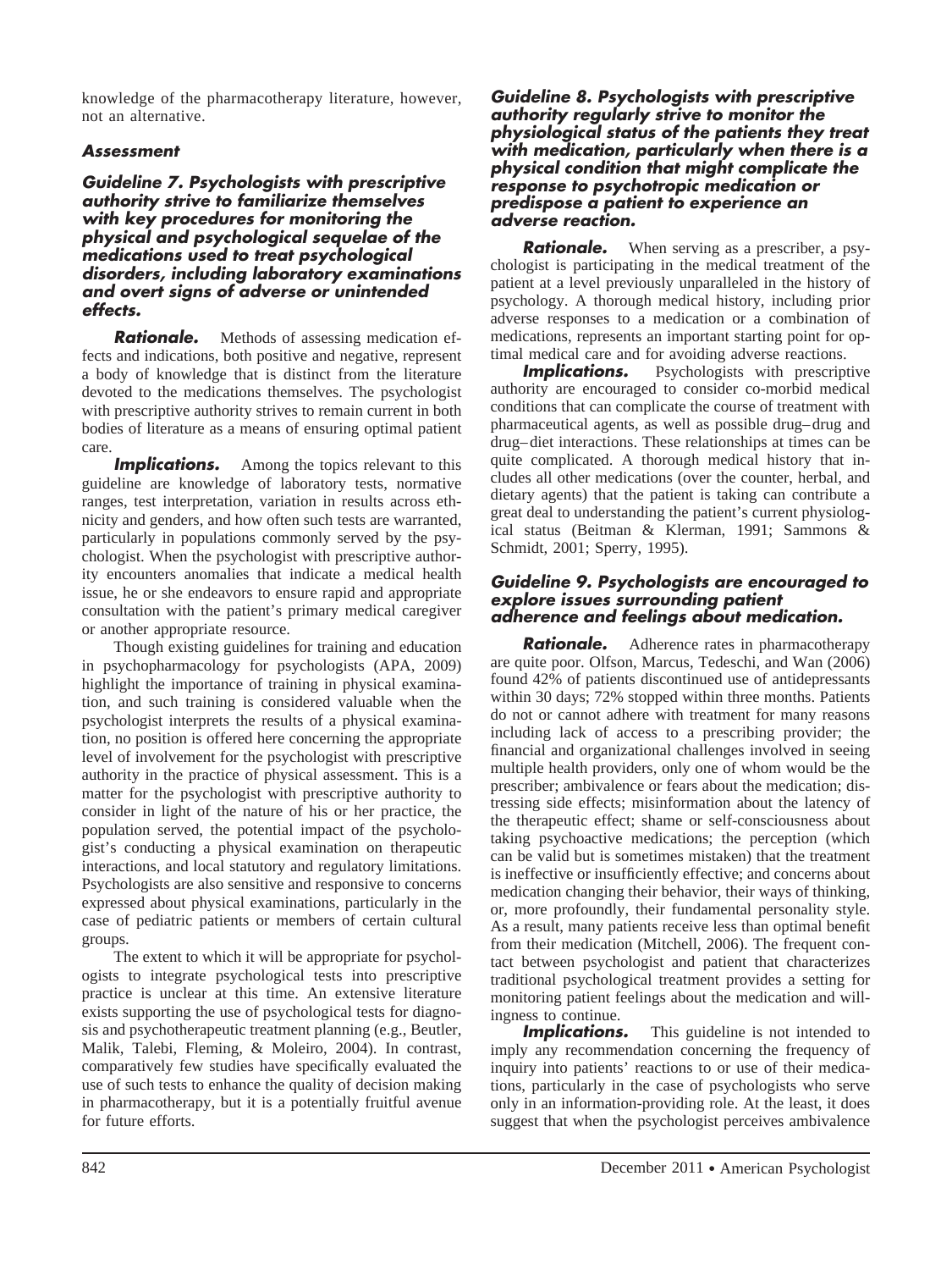or negative feelings about the medication, the psychologist can play an important role in monitoring this aspect of the patient's treatment more closely and deciding on an appropriate course of action. This monitoring can be particularly important when working with families, if parents/caregivers demonstrate conflicting views about the medication among themselves, or if a pediatric patient disagrees with the views of the parents/caregivers. Finally, psychologists are sensitive to the potential for diversion of medication and misrepresentation of its use in the case of stimulants and other drugs with resale value.

## *Intervention and Consultation*

## *Guideline 10. Psychologists are urged to develop a relationship that will allow the populations they serve to feel comfortable exploring issues surrounding medication use.*

**Rationale.** This guideline is intended to complement the previous one. A sizeable proportion of patients who terminate medication treatment prematurely do so without informing the prescribing professional of this decision and may even report continued use of the medication to the prescriber (e.g., Maddox, Levi, & Thompson, 1994). Research consistently demonstrates the communication style of the provider is a significant predictor of adherence to medication (Bultman & Svarstad, 2000; Di Matteo, 2003). Whether the psychologist serves as a prescriber, collaborator, or information provider, the effectiveness of monitoring attitudes concerning and adherence to prescribed medications depends on the degree to which the patient perceives the relationship with the psychologist as one that allows for such discussion.

**Implications.** In any exchange concerning medication, the psychologist may want to consider the potential impact of moderating factors that can interfere with the free flow of information, such as intellectual, developmental, emotional, interpersonal, gender, or cultural factors. When a psychologist serves in the role of prescriber, this can include reticence on the part of the patient to express uncertainties about adherence to the medication regimen. Assessment and intervention using the stages-of-change model and motivational interviewing may be useful approaches to evaluating and addressing motivation for treatment (Beitman et al., 1994; Miller & Rollnick, 2002).

Psychologists in general can help create such an environment by simply monitoring the patient's use of and concerns about his or her medications. This may involve posing specific questions to evaluate the level of adherence in as nonstressful a manner as possible, promoting adherence when it is suboptimal, and normalizing the patient's concerns about medication. It is left to the psychologist to evaluate what is the appropriate level of inquiry for each patient. Supervisors of clinical trainees (practicum students, interns, etc.) are urged to consider supervisees as one of the populations for which this guideline is relevant, to create an environment in which trainees can raise concerns about their patients' medications, and to encourage trainees

to address questions to their patients about their medications at appropriate points.

## *Guideline 11. To the extent deemed appropriate, psychologists involved in prescribing or collaboration adopt a biopsychosocial approach to case formulation that considers both psychosocial and biological factors.*

*Rationale.* The biopsychosocial model for the understanding of human health (Engel, 1977) represents the dominant model in the health care disciplines. At a minimum, this model suggests that psychosocial factors (including interpersonal, intrapersonal, gender, cultural, spiritual, and socioeconomic variables) play an important role in the etiology of and response to medical conditions as well as the recognition that psychoeducational and psychological services can be essential in coping with and recovering from illness. Within this broad perspective, there is much room for variation in the degree to which these different perspectives are considered important for understanding the nature of psychological disorders.

The prescribing or collaborating psychologist conducts a full evaluation of the patient's current condition in light of the psychological and social issues relevant to treatment. It would seem that a biopsychosocial approach to prescribing or collaborating in medication decision making that is appropriate for psychologists would be based on the assumption that behavioral, social, psychological, and educational interventions are treated as equal to, and perhaps superior to, biological interventions in importance in certain circumstances. Indeed, evidence is beginning to emerge that substantiates this assumption. For example, behavioral parent training and classroom behavior management, when implemented with integrity, yield effect sizes comparable to stimulants for the treatment of the core symptoms of attention-deficit/hyperactivity disorder and are superior to medication for functional outcomes in family, school, and peer settings (see Brown et al., 2008). Fabiano et al. (2007) demonstrated that the amount of stimulant medication needed to maintain improvements in symptoms and classroom functioning among children with attention deficit disorder can be reduced when concurrent behavioral classroom management is provided. A recent large multisite study found effect sizes were comparable for cognitive-behavioral and drug therapy when treating pediatric anxiety (Walkup et al., 2008). Similar conclusions have been drawn concerning the relative efficacy of medication and psychotherapy for depression (Antonuccio, Danton, DeNelsky, Greenberg, & Gordon, 1999). Encouraging findings about the superiority of combined drug and psychosocial treatment over either drug or psychosocial treatment alone have now been reported for childhood anxiety (Walkup et al., 2008), adolescent major depression (Treatment for Adolescents With Depression Study Team, 2004), major depressive disorder (Friedman et al., 2004; Thase, 2003), and pediatric obsessive-compulsive disorder (Pediatric OCD Treatment Team, 2004). As encouraging as these findings are, much additional research is needed to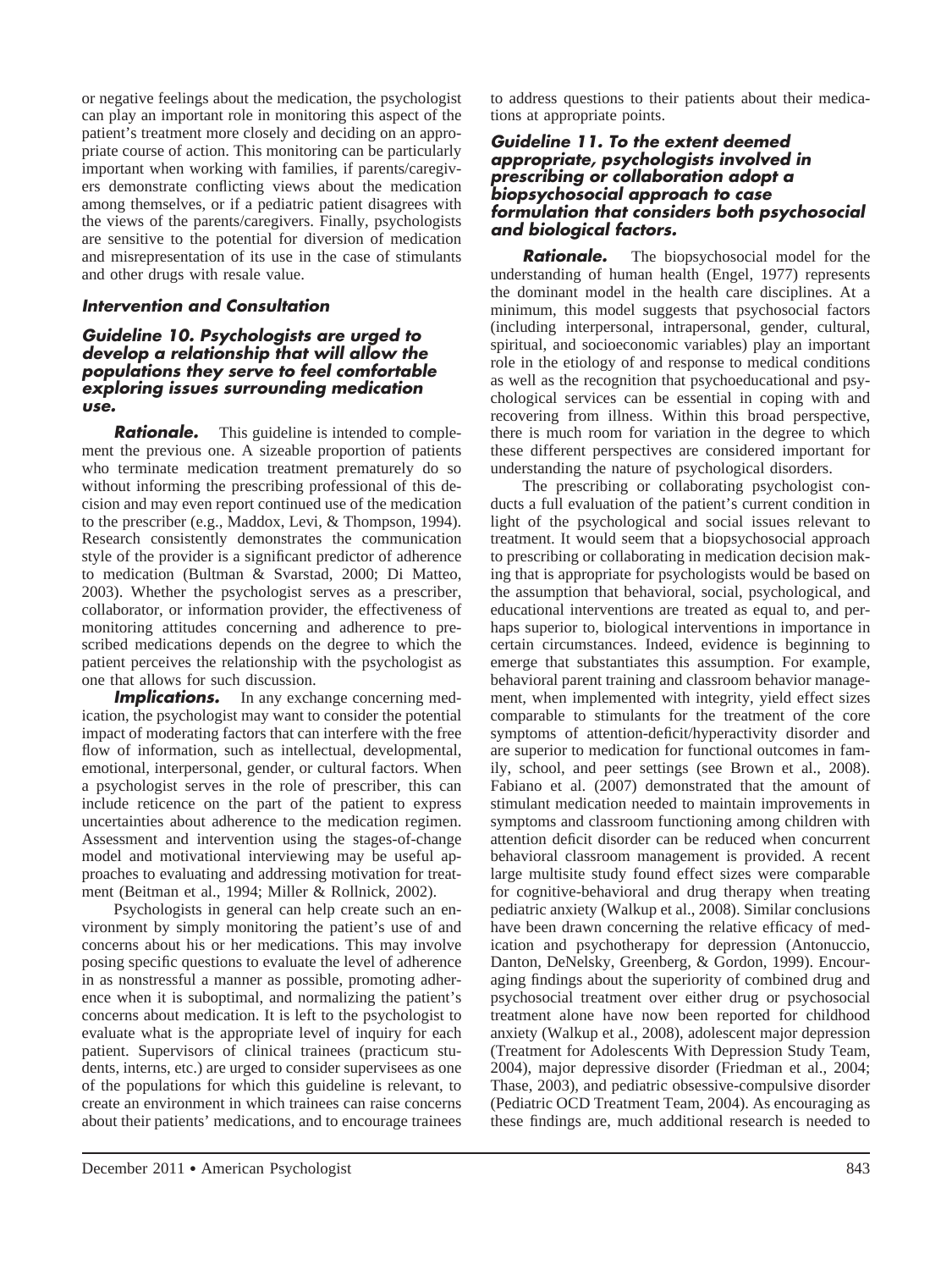identify other conditions and populations for which psychosocial and drug interventions may be comparably effective or where psychosocial treatments can enable reductions in drug dosages.

Mantell, Ortiz, and Planthara (2004) noted the lack of information on the best means for integrating traditional psychological and biological treatments and outlined some of the challenges and issues involved in creating an integrated model of treatment. One of the important tasks for the first generation of psychologists with prescriptive authority will be the development of formal recommendations, perhaps even treatment guidelines, concerning the best integration of biological interventions into a broader psychological and social context of treatment.

**Implications.** Psychologists actively involved in decision making about medication are encouraged to consider both the interpersonal/psychosocial and the biological aspects of treatment. Increasing hopefulness, reducing demoralization, and providing support represent elements of good patient care and maximize the potential for effective intervention (Stewart et al., 1995). The psychologist will likely conclude that a sufficient biopsychosocial evaluation requires more time than is currently typical for medication management (Olfson, Marcus, & Pincus, 1999).

Psychologists with prescriptive authority will sometimes find themselves called upon to provide consultations to other health care providers solely for purposes of evaluating the patient for medication, for example, when on call or when asked to serve as a consultant to another professional who is providing psychosocial services. The psychologist with prescriptive authority is still encouraged to evaluate the clinical presentation from a biopsychosocial perspective to the extent possible. Even in emergency circumstances, or when the patient has an ongoing relationship with another mental health provider, the opportunity exists to consider psychosocial and interpersonal as well as biological issues and interventions. This can be an important tool for avoiding overreliance on medications even when psychologists are involved specifically because of their prescriptive authority.

## *Guideline 12. The psychologist with prescriptive authority is encouraged to use an expanded informed consent process to incorporate additional issues specific to prescribing.*

*Rationale.* The APA (2002b) Ethics Code requires psychologists to obtain informed consent before any professional interaction whenever possible. The decision to prescribe medication for a patient optimally results from collaboration between that patient and the psychologist, rather than from a unilateral decision by the prescriber. A collaborative decision depends upon appropriate education of the patient about alternative treatments and full informed consent.

**Implications.** When medication is given voluntarily, full informed consent is the norm. Optimally, the elements of informed consent are discussed verbally, pre-

sented in writing, signed by both the patient and the psychologist, and placed in the medical record.

Even when the recipient of the intervention is not capable of giving informed consent, the psychologist with prescriptive authority considers what sorts of information may be useful or anxiety reducing for the individual. Psychologists in forensic settings may work with individuals who are unable or unwilling to provide informed consent. In these circumstances, it is incumbent upon the psychologist to be aware of both institutional rules and regulations and APA ethical expectations for how to handle the administration of medications in the absence of consent. Despite differences in the context of the treatment, the psychologist endeavors to provide the same level of education and disclosure about medication and its efficacy, iatrogenic effects, and medication procedures as he or she would for any other patient.

The use of medication increases the universe of topics to be addressed as part of the informed consent process. The following is a sample of the sorts of topics a psychologist with prescriptive authority may choose to discuss with a patient or with a patient's guardian ad litem in cases of involuntary treatment when pharmacotherapy is being considered as a treatment option (Grisso & Appelbaum, 1998):

1. Describing the agent to be used.

2. Indicating the symptoms it is intended to address.

3. Providing the rationale for the treatment relative to other treatment options. This may involve outlining alternatives to the recommended treatment, including a review of other medications that can be considered as well as nonpharmacological treatment options.

4. When discontinuing or reducing levels of medication use, explaining the reason for this course of action and addressing any concerns about the change in regimen.

5. Describing the benefits and potential risks of the protocol, including both therapeutic and potential adverse effects of the medication.

6. Estimating the duration and cost of treatment and the time to therapeutic effect. Simply indicating how long to remain on the medication has been found to reduce the rate of premature termination (Bull et al., 2002).

7. Providing information about relative or absolute contraindications for the treatment and possible drug interactions.

8. Reviewing the risks associated with sudden, unilateral discontinuation of the medication.

9. Providing an explanation of any indicated physical examination, laboratory examination, or requirements for ongoing therapeutic monitoring of drug levels.

10. Offering appropriate references for further patient education, in formats that are accessible to and understandable by the patient.

11. Describing the ongoing psychologist–patient partnership in deciding on medication changes (including titration) or criteria for termination of medication. This can involve orienting patients to the psychologist's new combined role of prescriber and psychotherapist.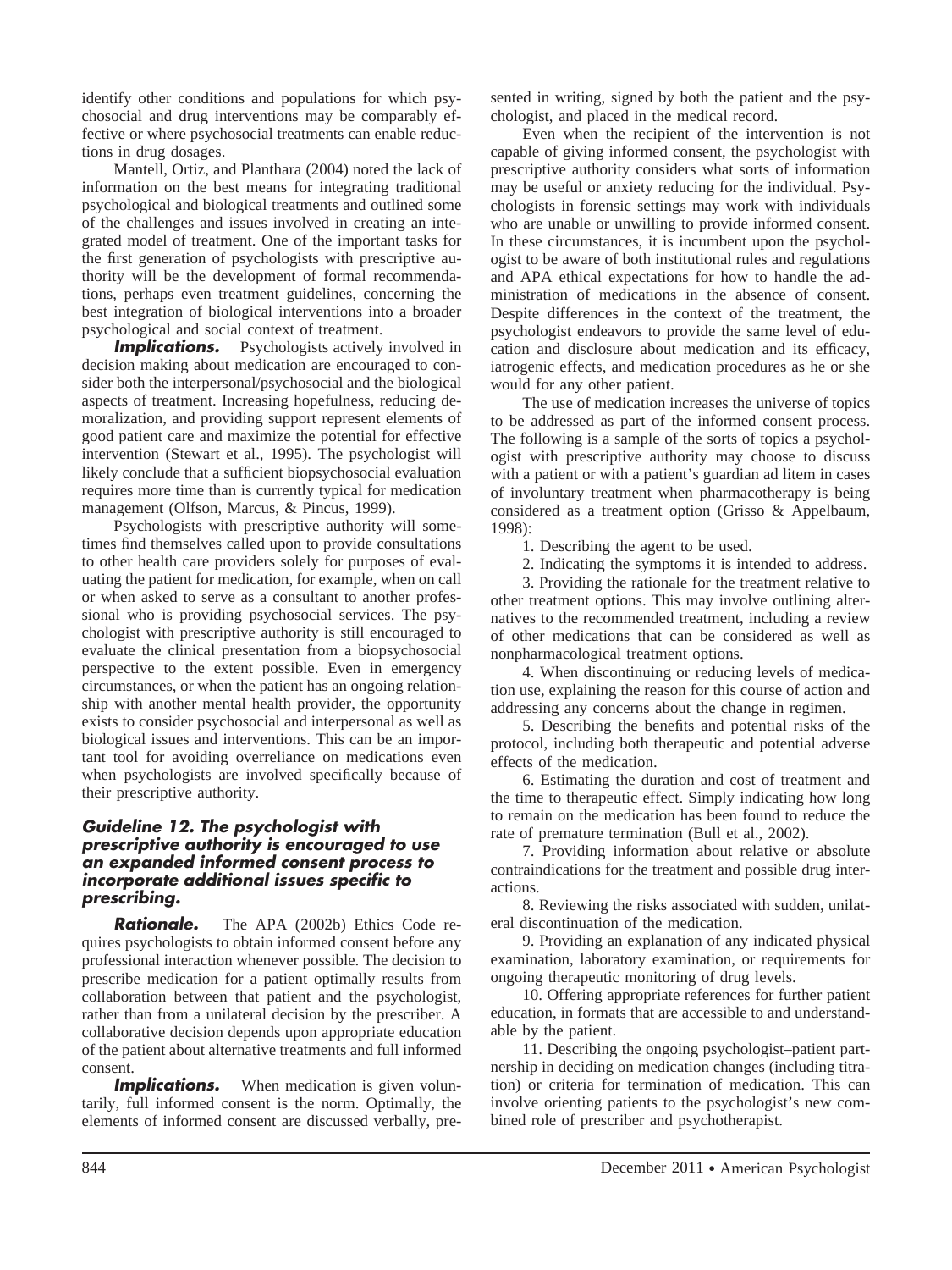12. Remaining open and responsive to the patient's questions and concerns including, at the patient's request and with appropriate consent, providing information and education to family members or significant others.

13. Underscoring how psychopharmacology can be a key component, but often not the exclusive component, of a successful treatment plan.

14. When psychotherapy and psychopharmacology are used together, explaining why the combination is recommended over either intervention alone, describing how sessions will be structured to combine the two, and estimating the expected time course for treatment as a whole.

15. Inviting questions and the expression of concerns. It is important to remember that concerns can be about practical and financial as well as physical or psychological issues, so explicitly encouraging questions about the range of obstacles can be helpful.

16. Evaluating the patient's likelihood of adherence to the treatment selected.

In regard to the last component, it is important to remember that acceptance does not imply agreement. Patients may accept the prescription with little or no intention of complying, with mixed feelings about the treatment, or with the full intention of complying. The psychologist with prescriptive authority is encouraged to look beyond patients' acceptance of the prescription to evaluate their likelihood of compliance with the treatment.

As with any good informed consent process, the psychologist with prescriptive authority seeks to address patients in terms that are congruent with their level of education and their ability to understand the language. This may require considering the patient's developmental status, health literacy, willingness to question an authority figure, and other factors. The collaborative agreement that emerges from the informed consent process can benefit from individual tailoring with regard to any disability that might impair the patient's ability to give full informed consent.

Informed consent is a dynamic process to be revisited repeatedly throughout the treatment, to refresh the patient's understanding of relevant issues and when substantive changes to the treatment agreement or process are being considered. The process is best completed in an environment in which the patient feels safe to disagree with the psychologist, to pose questions, and to report difficulties complying with the protocol.

## *Guideline 13. When making decisions about the use of psychological treatments, pharmacotherapy, or their combination, the psychologist with prescriptive authority considers the best interests of the patient, current research, and when appropriate, the needs of the community.*

*Rationale.* As noted previously, combined psychotherapy and pharmacotherapy can be superior to either treatment alone, at least in some circumstances. The therapeutic relationship, characterized by empathic interaction with the patient and the enhancement of awareness, often

provides the optimal framework for focal interventions including medication. However, the situational factors that predict which treatment option to select remain largely unknown. In the absence of clear guidelines, personal preferences for one approach or the other can become predominant in a practitioner's decision making rather than an individualized analysis of the best course of action. For example, given psychologists' traditional reliance on psychotherapy as a primary treatment, it would not be surprising to find some psychologists with prescriptive authority elect never to prescribe except in the context of a psychotherapeutic relationship.

**Implications.** The psychologist with prescriptive authority is encouraged to remain current in terms of the literature on additive and multiplicative effects associated with the effectiveness of pharmacotherapy and psychosocial interventions. Until these processes are better understood, the psychologist with prescriptive authority is encouraged to consider what might be reasonable predictors of the relative efficacy of alternative interventions. Not all patients who are interested in pharmacological treatment desire or are appropriate for psychological interventions. In rural areas, in economically distressed areas, or in agencies with insufficient resources for the catchment population, psychologists may also decide that serving solely as a prescriber in some cases represents the best response to the community's public mental health needs.

On the other hand, there is evidence that patients and guardians often report more positive feelings about psychosocial than pharmacological intervention (MTA Cooperative Group, 1999; Pyne et al., 2005). Except in the case of mandated treatment, the patient is the ultimate decision maker regarding the choice of therapy. Even in cases of patients in forensic and other settings where the individual is not able or required to provide informed consent, the psychologist must provide education and information so that the individual feels as informed as possible. The psychologist strives to assess the patient's preferences, expectations, and decisions regularly throughout the course of treatment. It is also important to note that *a referral from another professional for pharmaceutical treatment does not create an obligation to prescribe* or to restrict one's focus to the physical aspects of the disorder. The psychologist with prescriptive authority is encouraged to consider combined treatment, or a shift from one treatment modality to the other, as part of decision making either as the primary clinician or as a consultant.

#### *Guideline 14. Psychologists involved in prescribing or collaborating strive to be sensitive to the subtle influences of effective marketing on professional behavior and the potential for bias in information in their clinical decisions about the use of medications.*

**Rationale.** A substantial literature indicates the pharmaceutical industry potentially influences decision making about medications in at least four ways. First is through its role in research and journal publications. A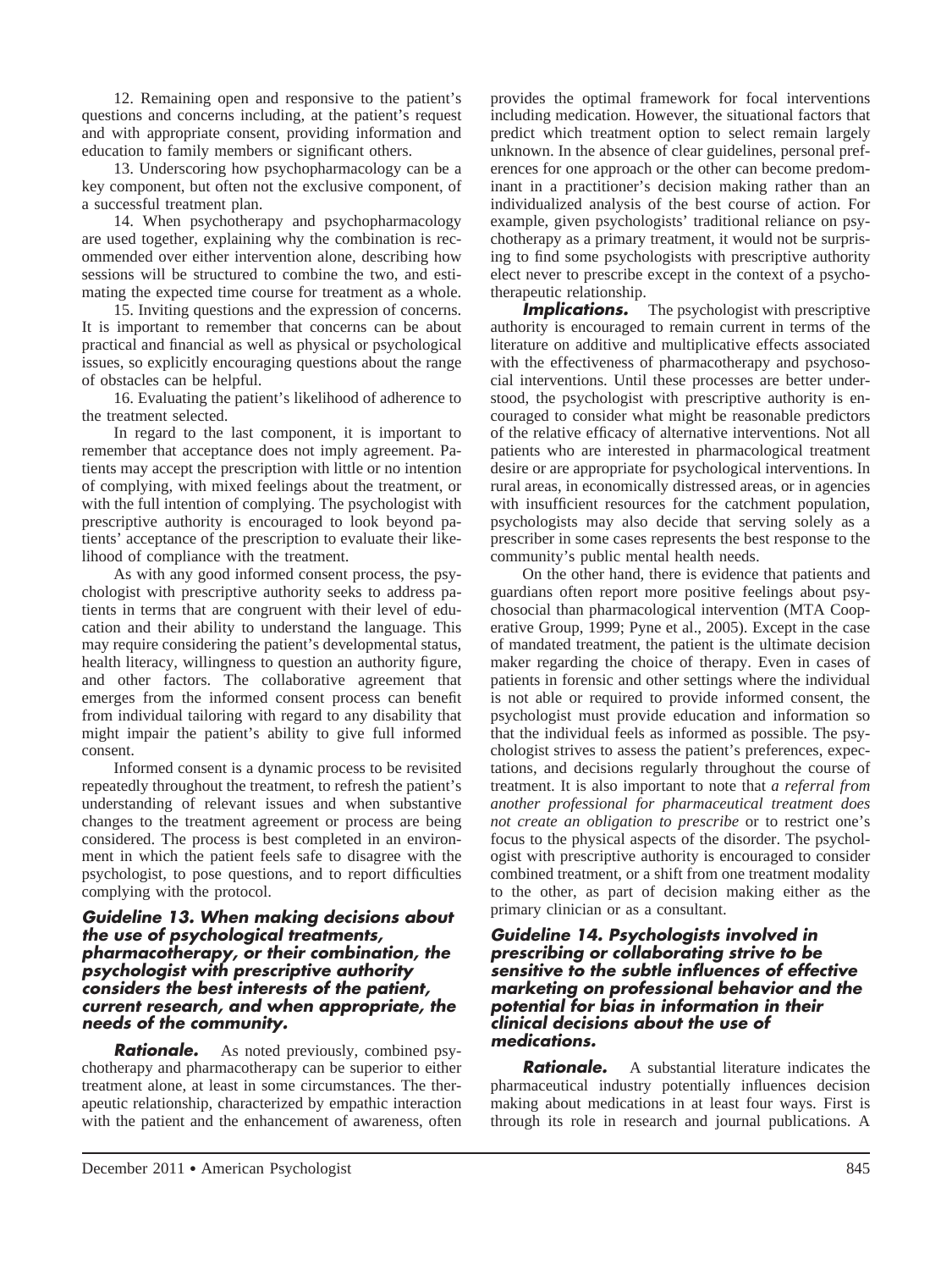recent comparison of seven meta-analyses published with pharmaceutical industry support versus parallel meta-analyses published under the auspices of the independent Cochrane Collaboration found every one of the former recommended the medication without reservations while none of the latter did, even though mean effect sizes reported were similar (Jørgensen, Hilden, & Gøtzsche, 2006). Panels created for the development of treatment guidelines often consist largely or exclusively of researchers receiving funding from the pharmaceutical industry (Choudhry, Stelfox, & Detsky, 2002). However, even relatively independent analyses of the literature must rely on primary research that is heavily funded by pharmaceutical companies, and such studies tend to support the superiority of the funder's products (e.g., Heres et al., 2006; Lexchin, Bero, Djulbegovic, & Clark, 2003; Rising, Bacchetti, & Bero, 2008; Turner, Matthews, Linardatos, Tell, & Rosenthal, 2008). This effect presumably reflects the funder's role in both the design of the research and the decision whether or not to publish the results (Davidoff et al., 2001).

Second, the pharmaceutical industry remains the primary source of support for continuing education in medication (Holmer, 2001; Society for Academic Continuing Medical Education, 2004). Third, direct-to-consumer advertising has a demonstrated tendency to increase the volume of prescriptions, even when the prescribing professional is ambivalent about the medication's appropriateness (Mintzes et al., 2003). Fourth, the industry markets directly to prescribers through advertisements, which studies find are often misleading about the effectiveness and safety of medications (Villanueva, Peiró, Librero, & Pereiró, 2003; Wilkes, Doblin, & Shapiro, 1992), and through sales representatives (Avorn, Chen, & Hartley, 1982).

It is difficult to evaluate whether the net effect of this comprehensive and well-funded marketing system on health care practices is positive or negative. However, there can be no doubt that the system exists primarily to increase prescribing rates. The elements of that system have been spelled out in some detail here to emphasize the intensity of efforts to influence decision making in pharmacotherapy.

**Implications.** Psychologists are encouraged to engage in activities likely to improve their awareness of pharmaceutical industry marketing on prescriptive practice, examples of which include the following:

1. Reviewing research on the effect of pharmaceutical industry advertising on prescriptive practice and on the relationship between industry funding and the published literature.

2. Reading conflict-of-interest statements in publications of drug trials, as the presence of a financial relationship with the maker of a medication is consistently found to be a significant predictor of positive outcomes (e.g., Perlis et al., 2005).

3. Relying primarily on independent reviews of the literature, such as Cochrane reviews (www.cochrane.org).

4. Examining study methodology carefully to detect potential biases in patient or treatment selection or other threats to internal or external validity that might bias the

outcome in favor of a pharmaceutical intervention (e.g., R. Smith, 2005).

5. Engaging in continuing education activities that challenge standard practice in pharmacotherapy.

6. Critically evaluating published literature for methodological weaknesses or medication risks.

7. Evaluating all reliable sources of data regarding clinical utilization of medications, including data emerging from postmarketing drug surveillance and sources other than industry-funded trials used in the approval of a particular medication.

Psychological research has contributed substantially to the understanding of interpersonal processes such as marketing. To cite a pertinent and particularly well-known example, while current professional standards in the prescribing professions often focus on limiting the size of gifts, cognitive dissonance theory suggests that small gifts can sometimes have a more powerful effect on attitudes and behaviors than large gifts (Festinger & Carlsmith, 1959). There is also research suggesting that more familiar products are generally assumed to be superior (Goldstein & Gigerenzer, 2002). This assumption is often effective in daily practice in that the better option is referenced more frequently, but marketing corrupts this process by directly increasing familiarity independent of relative effectiveness. Psychologists involved in prescribing or collaboration may benefit from considering the possible influence of wellknown methods for attitude change on their decision making.

Psychologists with prescriptive authority may also find it helpful to review their own prescribing practices: the number of prescriptions written, the frequency of prescriptions written for various medications, the length of time patients remain on medication, and so forth. This information can alert psychologists that marketing may have subtly influenced their prescribing patterns.

#### *Guideline 15. Psychologists with prescriptive authority are encouraged to use interactions with the patient surrounding the act of prescribing to learn more about the patient's characteristic patterns of interpersonal behavior.*

**Rationale.** The patient's characteristic patterns of interpreting interpersonal situations inevitably play a role in the desire for medication, the reaction to the recommendation of medication, and compliance with the treatment regimen (e.g., Brockman, 1990; O'Neill & Bornstein, 2001).

**Implications.** The psychologist with prescriptive authority is encouraged to consider reactions such as excessive faith in the effectiveness of the medication, emotional reactions to the medication, and overt or passive resistance to the medication as clues to the patient's cognitive assumptions or characteristic patterns in interpersonal situations, or at least in interpersonal situations that involve health care professionals. These responses, and the hypotheses they generate about the patient, can be useful in achieving a transition from a purely biological intervention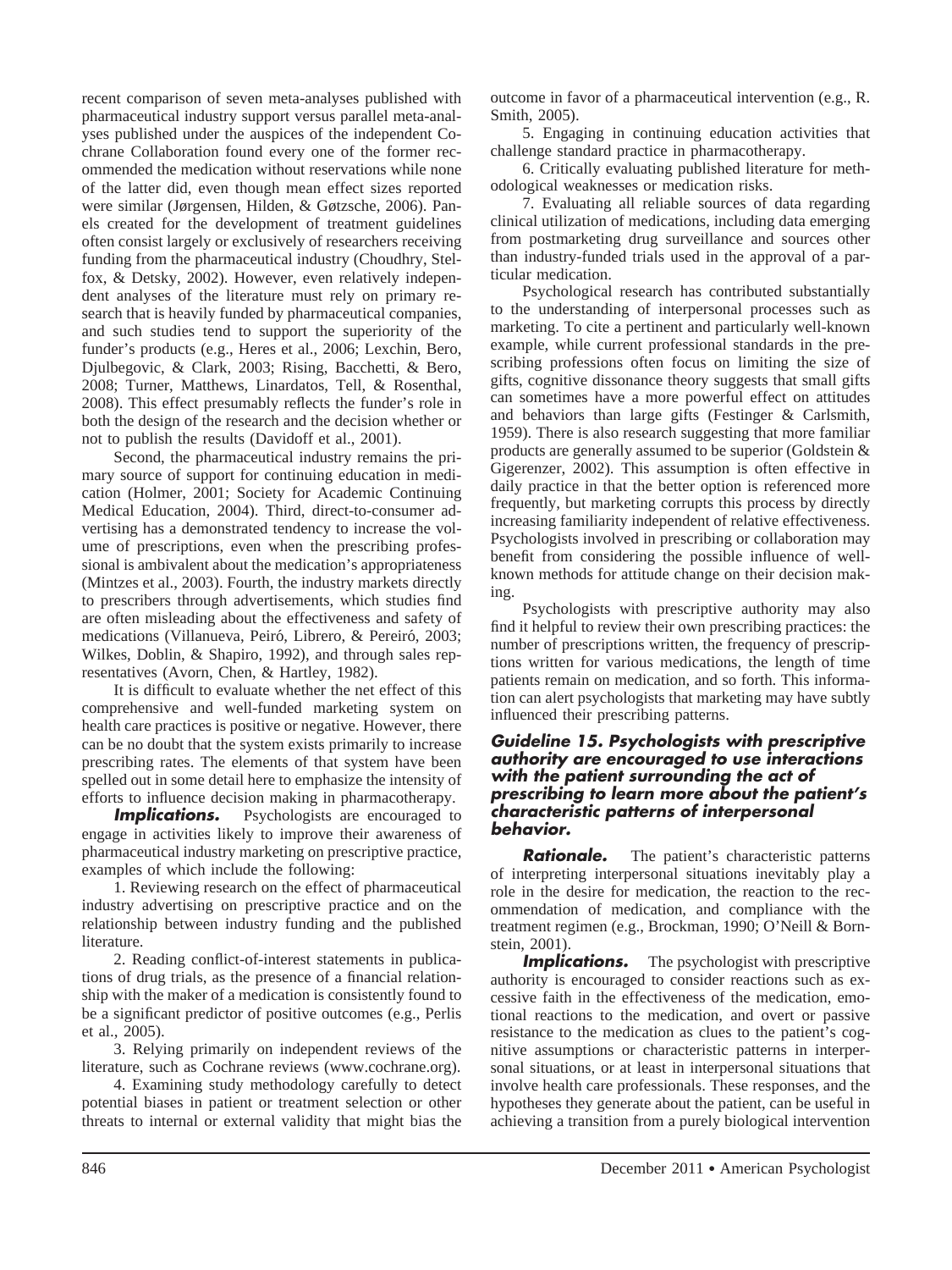to a more biopsychosocial approach to the patient's difficulties.

## *Relationships*

## *Guideline 16. Psychologists with prescriptive authority are sensitive to maintaining appropriate relationships with other providers of psychological services.*

**Rationale.** There are already various circumstances in which one mental health professional may refer to a psychologist for specialized services, referral for assessment perhaps being the most common. The emergence of the psychologist with prescriptive authority will undoubtedly produce circumstances in which mental health professionals refer to a psychologist for purposes of medication consultation only. Within this division of labor there exists the potential for miscommunication, differences in interpretation of the patient's problems, and differences in beliefs about optimal interventions. Rivalry can also develop between clinicians, with unintended iatrogenic effects. Feldman and Feldman (1997) noted,

Potential problems with two-therapist integration always exist, such as miscommunication, conflict, and competition between therapists . . . [and as a result] the patient may receive contradictory messages about their diagnosis or treatment. Therapists must avoid competing for the role of primary treatment provider because it interferes with the collaborative process, and by extension, optimal patient care. (p. 2)

**Implications.** Psychologists with prescriptive authority are encouraged to be alert to the potential for conflict when collaborating with nonprescribing colleagues. This can include maintaining frequent contact and/or working collaboratively to establish a comprehensive treatment plan that encompasses the activities of both providers.

## *Guideline 17. Psychologists are encouraged to maintain appropriate relationships with providers of biological interventions.*

*Rationale.* Ethical Standard 3.09 of the APA (2002b) Ethics Code highlights the importance of cooperation with other professionals in service to patients. Psychologists who prescribe, collaborate, or provide information on pharmacotherapy will at times find they are working together with other health care professionals, a category that in some cases will include traditional healers offering complementary medical treatments. Collaborating and information-providing psychologists by definition work in conjunction with prescribing professionals, most of whom are not psychologists at this point, though they increasingly may be. Prescribing, collaborating, and information-providing psychologists are often dealing with patients who demonstrate comorbid medical conditions. Given the potential for drug–drug interactions and medical complications in such situations, collaboration with other health care providers actively involved in treating the patient can be particularly important.

**Implications.** When making referrals for biological interventions, psychologists consider the competencies of the provider. For example, psychologists may be tempted to refer pediatric patients to a prescribing psychologist over another prescribing professional without first considering whether that prescribing psychologist has pediatric competency. Instead, the psychologist resists such temptations and consistently considers the competencies of the other professional when making referrals for medication.

The psychologist with prescriptive authority is encouraged to make contact with other health care providers involved in patient care, with appropriate authorization, and to establish clear guidelines regarding responsibilities within their overlapping functions. Psychologists with prescriptive authority update the patient's primary medical caregiver of the pharmaceutical treatment plan as appropriate. The psychologist with prescriptive authority is also encouraged to establish policies to prevent confusion or redundancy in roles played or the medications prescribed. When a transfer of care or consultation with another provider is indicated and requested by the patient, the psychologist with prescriptive authority is encouraged to seek appropriate communication between all parties and to ensure optimal continuity of care.

Whenever a psychologist is involved in the practice of pharmacotherapy, the psychologist is encouraged to maintain ongoing consultation with the patient's primary health care provider(s), assuming the patient agrees to such contact. The primary care provider may in turn be reminded to alert the psychologist to any changes in the patient's health status that could affect the patient's treatment by the psychologist, whether that treatment involves pharmacotherapy or psychosocial interventions.

## **REFERENCES**

- American Psychological Association. (2002a). Criteria for practice guideline development and evaluation. *American Psychologist, 57,* 1048– 1051. doi:10.1037/0003-066X.57.12.1048
- American Psychological Association. (2002b). Ethical principles of psychologists and code of conduct. *American Psychologist, 57,* 1060– 1073. doi:10.1037/0003-066X.57.12.1060
- American Psychological Association. (2002c). *Policies of other organizations and background materials: Pharmaceutical marketing, gifts, and financial support.* Washington, DC: Author.
- American Psychological Association. (2009). *Recommended postdoctoral education and training program in psychopharmacology for prescriptive authority.* Washington, DC: Author. Retrieved from http://www.apa.org/ about/governance/council/policy/rxp-model-curriculum.pdf
- Antonuccio, D. O., Burns, D. D., & Danton, W. G. (2002). Antidepressants: A triumph of marketing over science? *Prevention & Treatment, 5,* Article 25. doi:10.1037/1522-3736.5.1.525c
- Antonuccio, D. O., Danton, W. G., DeNelsky, G. Y., Greenberg, R. P., & Gordon, J. S. (1999). Raising questions about antidepressants. *Psychotherapy and Psychosomatics, 68,* 3–14. doi:10.1159/000012304
- Antonuccio, D. O., Danton, W. G., & McClanahan, T. M. (2003). Psychology in the prescription era: Building a firewall between marketing and science. *American Psychologist, 58,* 1028–1043. doi:10.1037/ 0003-066X.58.12.1028
- Ashton, A. K., Jamerson, B. D., Weinstein, W. L., & Wagoner, C. (2005). Antidepressant-related adverse effects impacting treatment compliance: Results of a patient survey. *Current Therapeutic Research: Clinical and Experimental, 66,* 96–106. doi:10.1016/j.curtheres.2005.04.006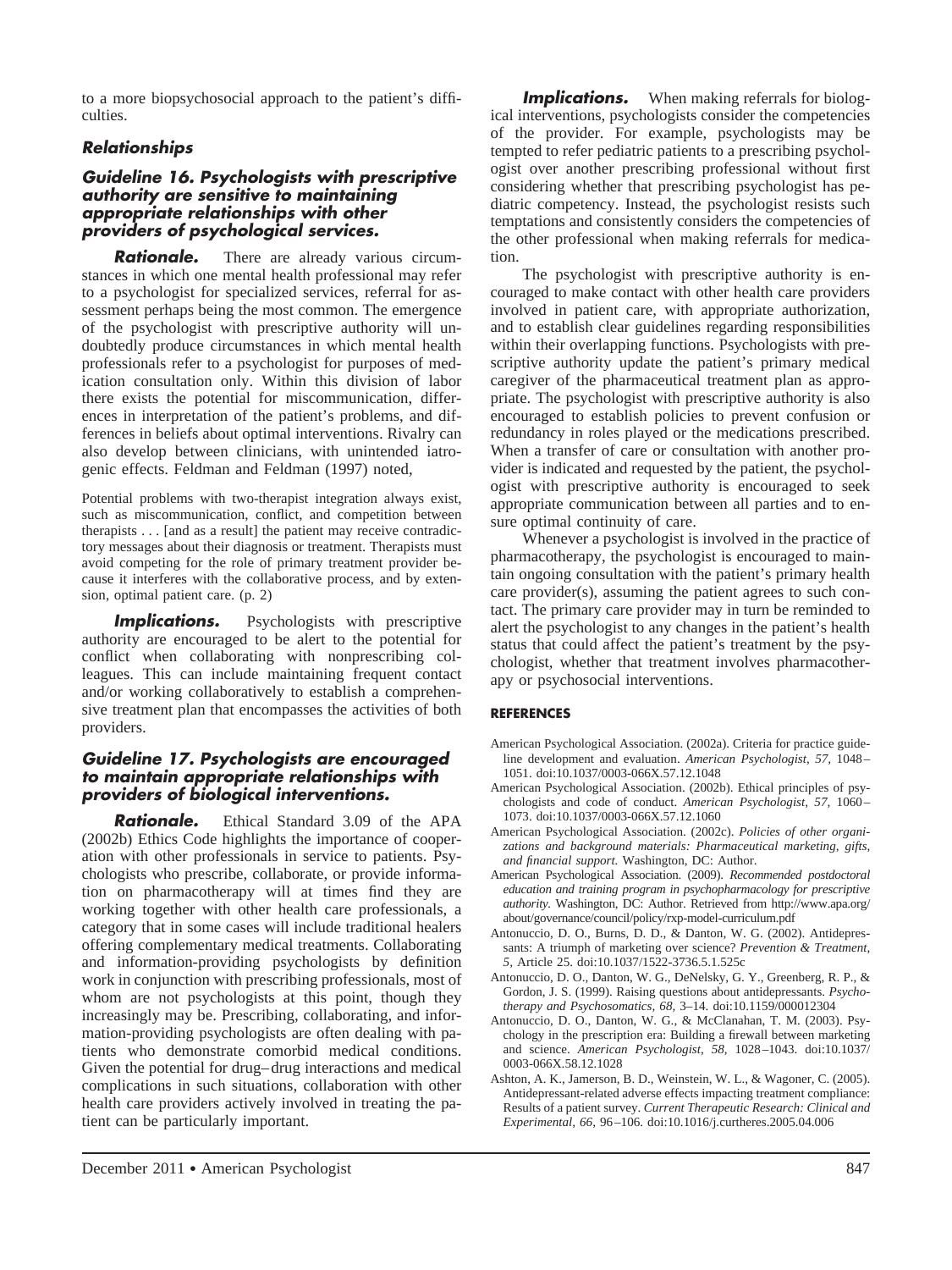Avorn, J., Chen, M., & Hartley, R. (1982). Scientific versus commercial sources of influence on the prescribing behavior of physicians. *American Journal of Medicine, 73,* 4–8. doi:10.1016/0002-9343(82)90911-1

- Bayard-Burfield, L., Sundequist, J., & Johanssen, S.-E. (2001). Ethnicity, self-reported psychiatric illness and intake of psychotropic drugs in five ethnic groups. *Journal of Epidemiology and Community Health, 55,* 657–664. doi:10.1136/jech.55.9.657
- Beitman, B. D., Beck, N. C., Deuser, W. E., Carter, C. S., Davidson, J. R. T., & Maddock, R. J. (1994). Patient stage of change predicts outcome in a panic disorder medication trial. *Anxiety, 1,* 64–69.
- Beitman, B. D., & Klerman, G. L. (Eds.). (1991). *Integrating pharmacotherapy and psychotherapy.* Washington, DC: American Psychiatric Press.
- Beutler, L. E., Malik, M., Talebi, H., Fleming, J., & Moleiro, C. (2004). Use of psychological tests/instruments for treatment planning. In M. E. Maruish (Ed.), *The use of psychological testing for treatment planning and outcomes assessment: Vol. 1. General considerations* (pp. 111– 146). Mahwah, NJ: Erlbaum.
- Brambilla, P., Cipriani, A., Hotopf, M., & Barbui, C. (2005). Side-effect profile of fluoxetine in comparison with other SSRIs, tricyclic and newer antidepressants: A meta-analysis of clinical trial data. *Pharmacopsychiatry, 38,* 69–77. doi:10.1055/s-2005-837806
- Brockman, R. (1990). Medication and transference in psychoanalytically oriented psychotherapy of the borderline patient. *Psychiatric Clinics of North America, 13,* 287–295.
- Brown, M., Frost, R., Ko, Y., & Woosley, R. (2006). Diagramming patients' views of root causes of adverse drug events in ambulatory care: An online tool for planning education and research. *Patient Education and Counseling, 62,* 302–315. doi:10.1016/j.pec.2006.02.007
- Brown, R. T., Antonuccio, D. O., DuPaul, G. J., Fristad, M. E., King, C. E., Leslie, L. K., . . . Vitiello, B. (2008). *Childhood mental health disorders: Evidence base and contextual factors for psychosocial, psychopharmacological, and combined interventions.* Washington, DC: American Psychological Association. doi:10.1037/11638-000
- Buelow, G. D., & Chafetz, M. D. (1996). Proposed ethical practice guidelines for clinical pharmacopsychology: Sharpening a new focus in psychology. *Professional Psychology: Research and Practice, 27,* 53– 58. doi:10.1037/0735-7028.27.1.53
- Bull, S. A., Hunkeler, E. M., Lee, J. Y., Rowland, C. R., Williamson, T. E., Schwab, J. R., & Hurt, S. W. (2002). Discontinuing or switching selective serotonin-reuptake inhibitors. *Annals of Pharmacotherapy, 36,* 578–584. doi:10.1345/aph.1A254
- Bultman, D. C., & Svarstad, B. L. (2000). Effects of physician communication style on client medication beliefs and adherence with antidepressant treatment. *Patient Education and Counseling, 40,* 173–185. doi:10.1016/S0738-3991(99)00083-X
- Carr, J. E. (1978). Ethno-behaviorism and the culture-bound syndromes: The case of *amok. Culture, Medicine, and Psychiatry, 2,* 269–293. doi:10.1007/BF00051007
- Choudhry, N. K., Stelfox, H. T., & Detsky, A. S. (2002). Relationships between authors of clinical practice guidelines and the pharmaceutical industry. *Journal of the American Medical Association, 287,* 612–617. doi:10.1001/jama.287.5.612
- Chowdhury, A. N. (1996). The definition and classification of *Koro. Culture, Medicine and Psychiatry, 20,* 41–65. doi:10.1007/BF00118750
- Collins, W. J. (2000). Licensed psychologists: Psychopharmacology training. *Dissertation Abstracts International, 61*B, 2750.
- Davidoff, F., DeAngelis, C. D., Drazen, J. M., Hoey, J., Højgaard, L., Horton, R., . . . Wilkes, M. S. (2001). Sponsorship, authorship, and accountability. *Journal of the American Medical Association, 286,* 1232–1234. doi:10.1001/jama.286.10.1232
- Dawkins, K., & Potter, W. (1991). Gender differences in pharmacokinetics and pharmacodynamics of psychotropics: Focus on women. *Psychopharmacology Bulletin, 27,* 417–426.
- DeLeon, P. H., Robinson Kurpius, S. E., & Sexton, J. L. (2001). Prescriptive authority for psychologists: Law, ethics, and public policy. In M. T. Sammons & N. B. Schmidt (Eds.), *Combined treatment for mental disorders: A guide to psychological and pharmacological interventions* (pp. 33–52). Washington, DC: American Psychological Association. doi:10.1037/10415-002
- DiMatteo, M. R. (2003). Future directions in research on consumerprovider communication and adherence in cancer prevention and treat-

ment. *Patient Education and Counseling, 50,* 23–26. doi:10.1016/ S0738-3991(03)00075-2

- Engel, G. L. (1977). The need for a new medical model: A challenge for biomedicine. *Science, 196,* 129–136. doi:10.1126/science.847460
- Fabiano, G. A., Pelham, W. E., Jr., Gnagy, E. M., Burrows-MacLean, L., Coles, E. K., Chacko, A., . . . Robb, J. A. (2007). The single and combined effects of multiple intensities of behavior modification and methylphenidate for children with attention deficit hyperactivity disorder in a classroom setting. *School Psychology Review, 36,* 195–216.
- Feldman, L. B., & Feldman, S. L. (1997). Integrating psychotherapy and pharmacotherapy: Introduction. *In Session: Psychotherapy in Practice,* 3, 1-3. doi:10.1002/(SICI)1520-6572(199722)3:2<1::AID-SESS1>3 .0.CO;2-Q
- Festinger, L., & Carlsmith, J. M. (1959). Cognitive consequences of forced compliance. *Journal of Abnormal and Social Psychology, 58,* 203–210. doi:10.1037/h0041593
- Flaskerud, J. H. (1986). The effects of culture-compatible intervention on the utilization of mental health services by minority clients. *Community Mental Health Journal, 22,* 127–141. doi:10.1007/BF00754551
- Friedman, M. A., Detweiler-Bedell, J. B., Leventhal, H. E., Horne, R., Keitner, G. I., & Miller, I. W. (2004). Combined psychotherapy and pharmacotherapy for the treatment of major depressive disorder. *Clinical Psychology: Science and Practice, 11,* 47–68. doi:10.1093/ clipsy.bph052
- Goldstein, D. G., & Gigerenzer, G. (2002). Models of ecological rationality: The recognition heuristic. *Psychological Review, 109,* 75–90. doi:10.1037/0033-295X.109.1.75
- Grisso, T., & Appelbaum, P. S. (1998). *Assessing competence to consent to treatment: A guide for physicians and other health professionals.* New York, NY: Oxford University Press.
- Guarnaccia, P. J., & Rogler, L. H. (1999). Research on culture-bound syndromes: New directions. *American Journal of Psychiatry, 156,* 1322–1327.
- Haug, J. D. (1997). Physicians' preferences for information sources: A metaanalytic study. *Bulletin of the Medical Library Association, 85,* 223–232.
- Heres, S., Davis, J., Maino, K., Jetzinger, E., Kissling, W., & Leucht, S. (2006). Why olanzapine beats risperidone, risperidone beats quetiapine, and quetiapine beats olanzapine: An exploratory analysis of head-to-head comparison studies of second-generation antipsychotics. *American Journal of Psychiatry, 163,* 185–194. doi:10.1176/appi.ajp.163.2.185
- Holmer, A. F. (2001). Industry strongly supports continuing medical education. *Journal of the American Medical Association, 285,* 2012– 2014. doi:10.1001/jama.285.15.2012
- Hyler, S. E., Gangure, D. P., & Batchelder, S. T. (2005). Can telepsychiatry replace in-person psychiatric assessments? A review and metaanalysis of comparison studies. *CNS Spectrums, 10,* 403–413.
- Jacobson, N. S., & Hollon, S. D. (1996). Cognitive-behavior therapy versus pharmacotherapy: Now that the jury's returned its verdict, it's time to present the rest of the evidence. *Journal of Consulting and Clinical Psychology, 64,* 74–80. doi:10.1037/0022-006X.64.1.74
- Johnson, J. A. (1997). Influence of race or ethnicity on pharmacokinetics of drugs. *Journal of Pharmaceutical Sciences, 86,* 1328–1333. doi: 10.1021/js9702168
- Jørgensen, A. W., Hilden, J., & Gøtzsche, P. C. (2006, October 6). Cochrane reviews compared with industry supported meta-analyses and other meta-analyses of the same drugs: Systematic review. *British Medical Journal,* 333, 782. doi:10.1136/bmj.38973.444699.0B
- Kampman, O., & Lehtinen, K. (1999). Compliance in psychoses. *Acta Psychiatrica Scandinavica, 100,* 167–175. doi:10.1111/j.1600- 0447.1999.tb10842.x
- Kilbey, M. M., Bourg, E. F., Brown, R. T., Coursey, R. D., France, C., Johnson, D. L., . . . Vuchinich, R. E. (1997). *Final report of the APA Board of Educational Affairs Working Group on Psychopharmacology Education and Training.* Retrieved from http://www.apa.org/ed/resources/level-II.pdf.
- Kilbey, M. M., Brown, R. T., Coursey, R. D., Eisdorfer, C., France, C., Johnson, D. L., . . . Vuchinich, R. E. (1995). *Final report of the BEA Working Group to Develop a Level I Curriculum for Psychopharmacology Education and Training.* Retrieved from http://www.apa.org/ed/ level1-curriculum.pdf

Kramer, P. (1993). *Listening to Prozac.* New York, NY: Viking.

Lasser, K. E., Allen, P. D., Woolhandler, S. J., Himmelstein, D. U., Wolfe,